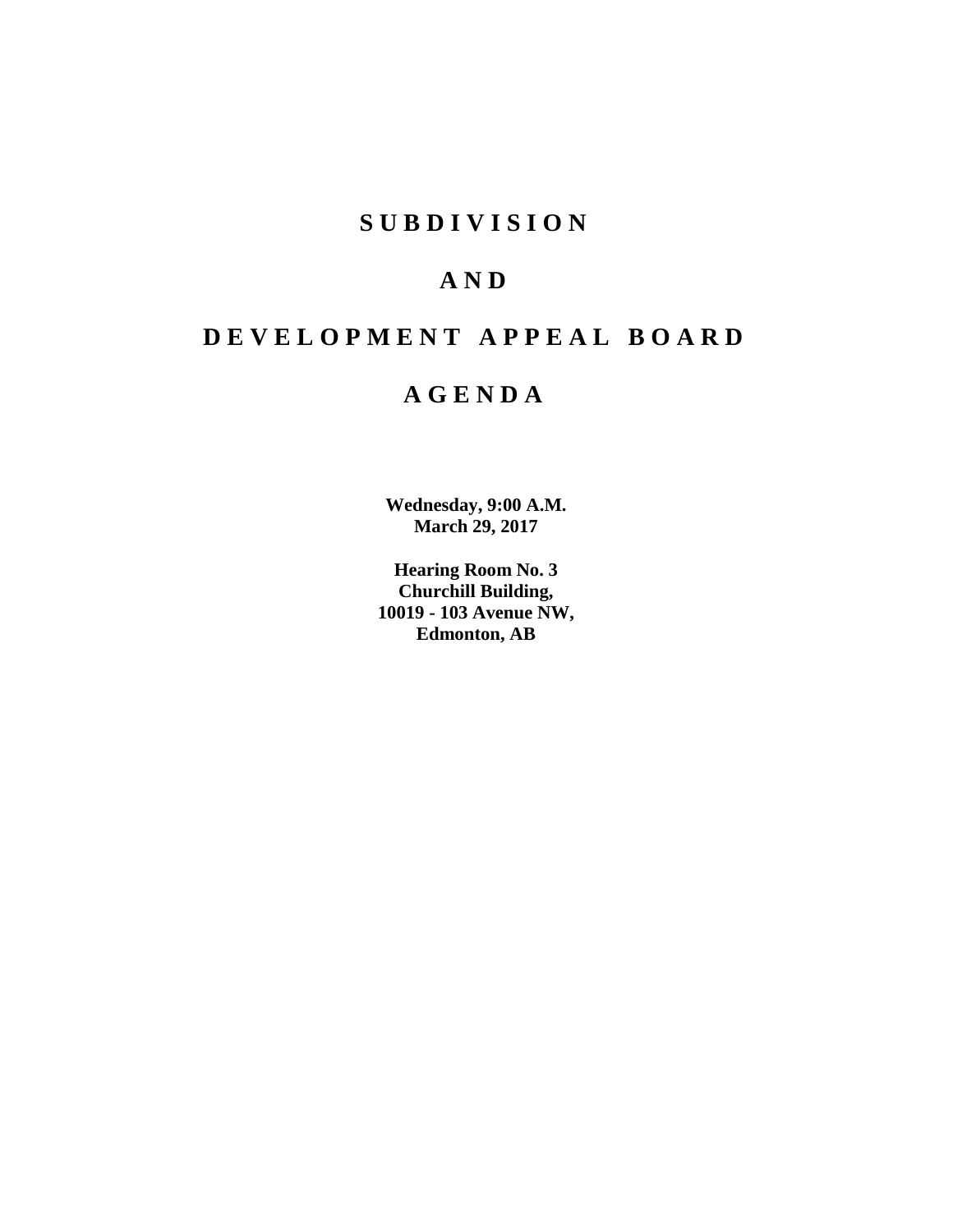# **SUBDIVISION AND DEVELOPMENT APPEAL BOARD HEARING ROOM NO. 3**

|              | NOTE:      | the authority under the Edmonton Zoning Bylaw 12800. | Unless otherwise stated, all references to "section numbers" refer to                                                                                                                                                                           |
|--------------|------------|------------------------------------------------------|-------------------------------------------------------------------------------------------------------------------------------------------------------------------------------------------------------------------------------------------------|
|              |            |                                                      | 9828 - 73 Avenue NW<br>Project No.: 233896228-001                                                                                                                                                                                               |
|              |            |                                                      | To construct a Semi-detached House with a<br>front veranda, rear uncovered decks (irregular<br>shape, $5.18$ metres by 2.74 metres by 2) and to<br>demolish the existing Single Detached House<br>and Accessory Building (rear detached Garage) |
| III          | 1:30 P.M.  | SDAB-D-17-058                                        |                                                                                                                                                                                                                                                 |
|              |            |                                                      | 5875 - 166 Avenue NW<br>Project No.: 186245874-003                                                                                                                                                                                              |
|              |            |                                                      | To develop a Secondary Suite in the Basement<br>of a Single Detached House, existing without<br>permits                                                                                                                                         |
| $\mathbf{I}$ | 11:00 A.M. | SDAB-D-17-057                                        |                                                                                                                                                                                                                                                 |
|              |            |                                                      | 8903 - 139 Avenue NW<br>Project No.: 238534241-001                                                                                                                                                                                              |
|              |            |                                                      | To construct exterior alterations (Driveway in<br>Front Yard, 3 metres by 7.32 metres) and to<br>park an RV (6.4 metres by 2.4 metres) in the<br>Front Yard of a Single Detached House                                                          |
| $\mathbf{I}$ | 9:00 A.M.  | SDAB-D-17-056                                        |                                                                                                                                                                                                                                                 |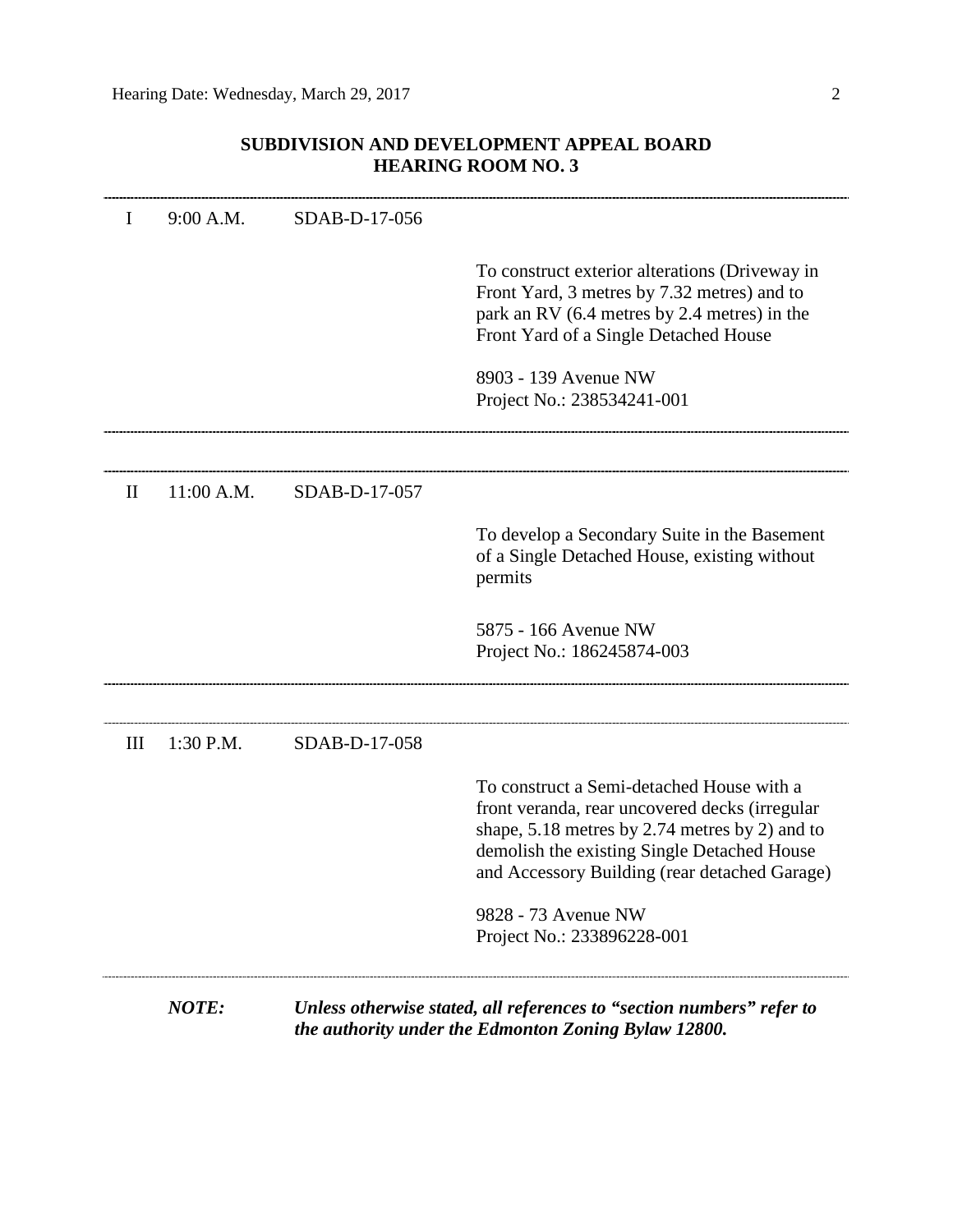| ITEM I: 9:00 A.M.                                      | FILE: SDAB-D-17-056                                                                                                                                                                           |
|--------------------------------------------------------|-----------------------------------------------------------------------------------------------------------------------------------------------------------------------------------------------|
| AN APPEAL FROM THE DECISION OF THE DEVELOPMENT OFFICER |                                                                                                                                                                                               |
| <b>APPELLANT:</b>                                      |                                                                                                                                                                                               |
| <b>APPLICATION NO.:</b>                                | 238534241-001                                                                                                                                                                                 |
| <b>APPLICATION TO:</b>                                 | Construct exterior alterations (Driveway<br>in Front Yard, 3 metres by 7.32 metres)<br>and to park an RV (6.4 metres by 2.4<br>metres) in the Front Yard of a Single<br><b>Detached House</b> |
| <b>DECISION OF THE</b><br>DEVELOPMENT AUTHORITY:       | Refused                                                                                                                                                                                       |
| <b>DECISION DATE:</b>                                  | February 23, 2017                                                                                                                                                                             |
| <b>DATE OF APPEAL:</b>                                 | March 7, 2017                                                                                                                                                                                 |
| MUNICIPAL DESCRIPTION<br>OF SUBJECT PROPERTY:          | 8903 - 139 Avenue NW                                                                                                                                                                          |
| <b>LEGAL DESCRIPTION:</b>                              | Plan 6689NY Blk 10 Lot 34                                                                                                                                                                     |
| ZONE:                                                  | (RF1) Single Detached Residential Zone                                                                                                                                                        |
| <b>OVERLAY:</b>                                        | Mature Neighbourhood Overlay                                                                                                                                                                  |
| <b>STATUTORY PLAN:</b>                                 | N/A                                                                                                                                                                                           |
|                                                        |                                                                                                                                                                                               |

# *Grounds for Appeal*

The Appellant provided the following reasons for appealing the decision of the Development Authority:

> - The RV located on the property at 8903 - 139 Avenue, side of the house has been parked there for 3-4 years now with no problems/complaints as explained earlier when the development Permit was applied for.

> - Until I received the Bylaw Notice under Section 45.3, I was surprised as I did not know that I needed a permit to park my RV on my property along with the concrete pad specifically constructed for such vehicle.

> - As explained under the Reason for Refusal: RV is parked in the space all year round (only mostly during the winter season).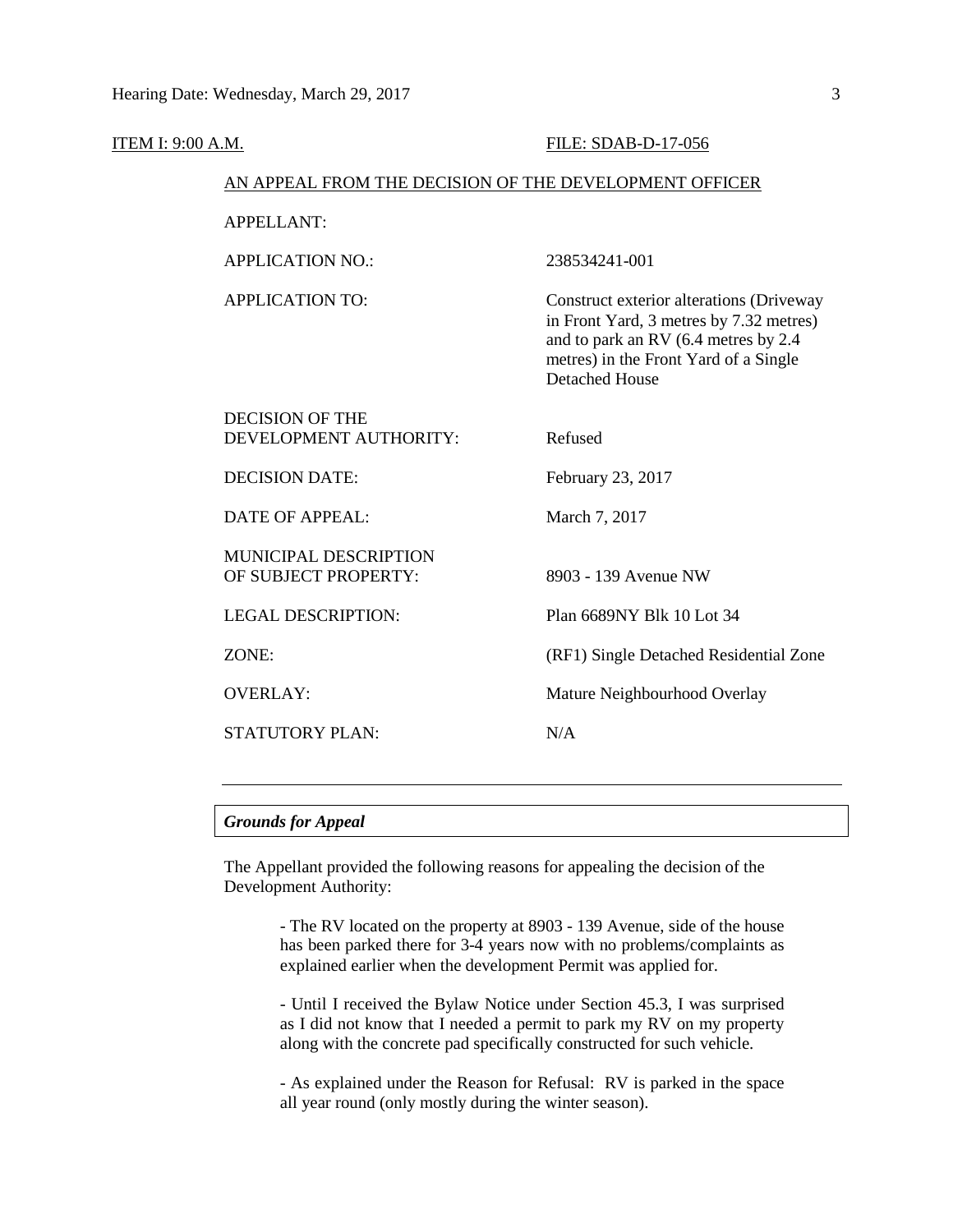- September through November, RV is not on the property. - Summer season - I do a lot of camping, throughout the time it is not on the property.

- He also mentioned in the Development Permit Application Decision that there is lane access. It may seem there is lane access but it is impossible to park the RV in my back yard beside the Garage as I have a fire pit in the middle and it is used throughout the summer season when the fire ban is clear.

- On January 4, 2017 I paid \$166.00 for a Development Permit Application (Receipt #03842300). I also paid a penalty fee of \$166.00 (Receipt #03842300).

- As mentioned, I didn't know I needed a permit. Applying for a permit sounds too easy as said by the issuing Bylaw Officer.

#### *General Matters*

#### **Appeal Information:**

The *Municipal Government Act*, RSA 2000, c M-26 states the following:

#### **Grounds for Appeal**

**685(1)** If a development authority

- (a) fails or refuses to issue a development permit to a person,
- (b) issues a development permit subject to conditions, or
- (c) issues an order under section 645,

the person applying for the permit or affected by the order under section 645 may appeal to the subdivision and development appeal board.

#### **Appeals**

- **686(1)** A development appeal to a subdivision and development appeal board is commenced by filing a notice of the appeal, containing reasons, with the board within 14 days,
	- (a) in the case of an appeal made by a person referred to in section 685(1), after
		- (i) the date on which the person is notified of the order or decision or the issuance of the development permit, or

…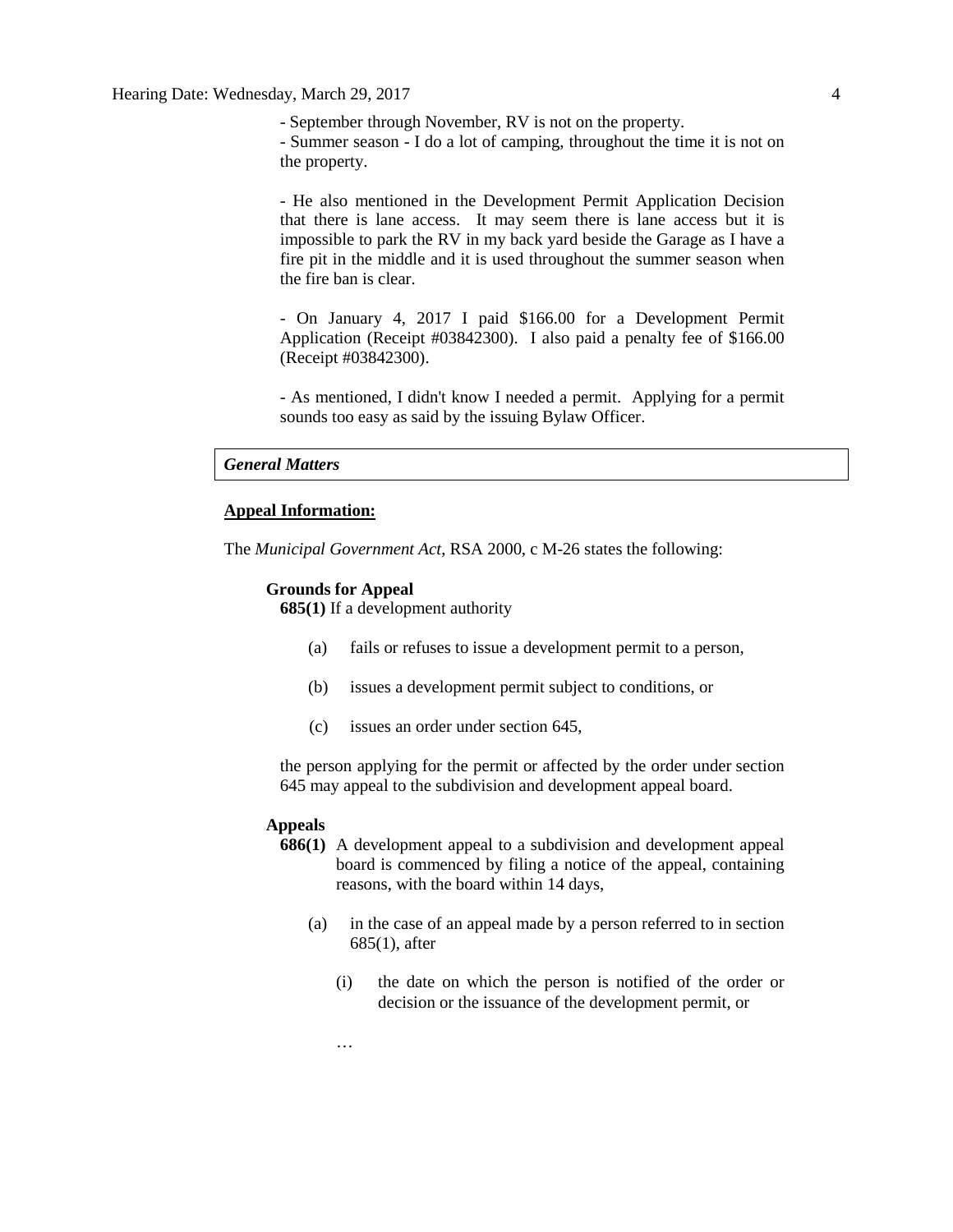# **Hearing and Decision**

**687(3)** In determining an appeal, the subdivision and development appeal board

- …
- (a.1) must comply with the land use policies and statutory plans and, subject to clause (d), the land use bylaw in effect;
	- …
	- (c) may confirm, revoke or vary the order, decision or development permit or any condition attached to any of them or make or substitute an order, decision or permit of its own;
	- (d) may make an order or decision or issue or confirm the issue of a development permit even though the proposed development does not comply with the land use bylaw if, in its opinion,
		- (i) the proposed development would not
			- (A) unduly interfere with the amenities of the neighbourhood, or
			- (B) materially interfere with or affect the use, enjoyment or value of neighbouring parcels of land,
		- and
		- (ii) the proposed development conforms with the use prescribed for that land or building in the land use bylaw.

#### **General Provisions from the** *Edmonton Zoning Bylaw:*

Under section 110.2(4), **Single Detached Housing** is a **Permitted Use** in the (RF1) Single Detached Residential Zone.

Under section 6.1(2), **Accessory** means:

when used to describe a Use or building, a Use or building naturally or normally incidental, subordinate, and devoted to the principal Use or building, and located on the same lot or Site.

Under section 6.1(26), **Driveway** means:

an area that provides access for vehicles from a public or private roadway to a Garage or Parking Area.

Under section 6.1(74), **Parking Area** means: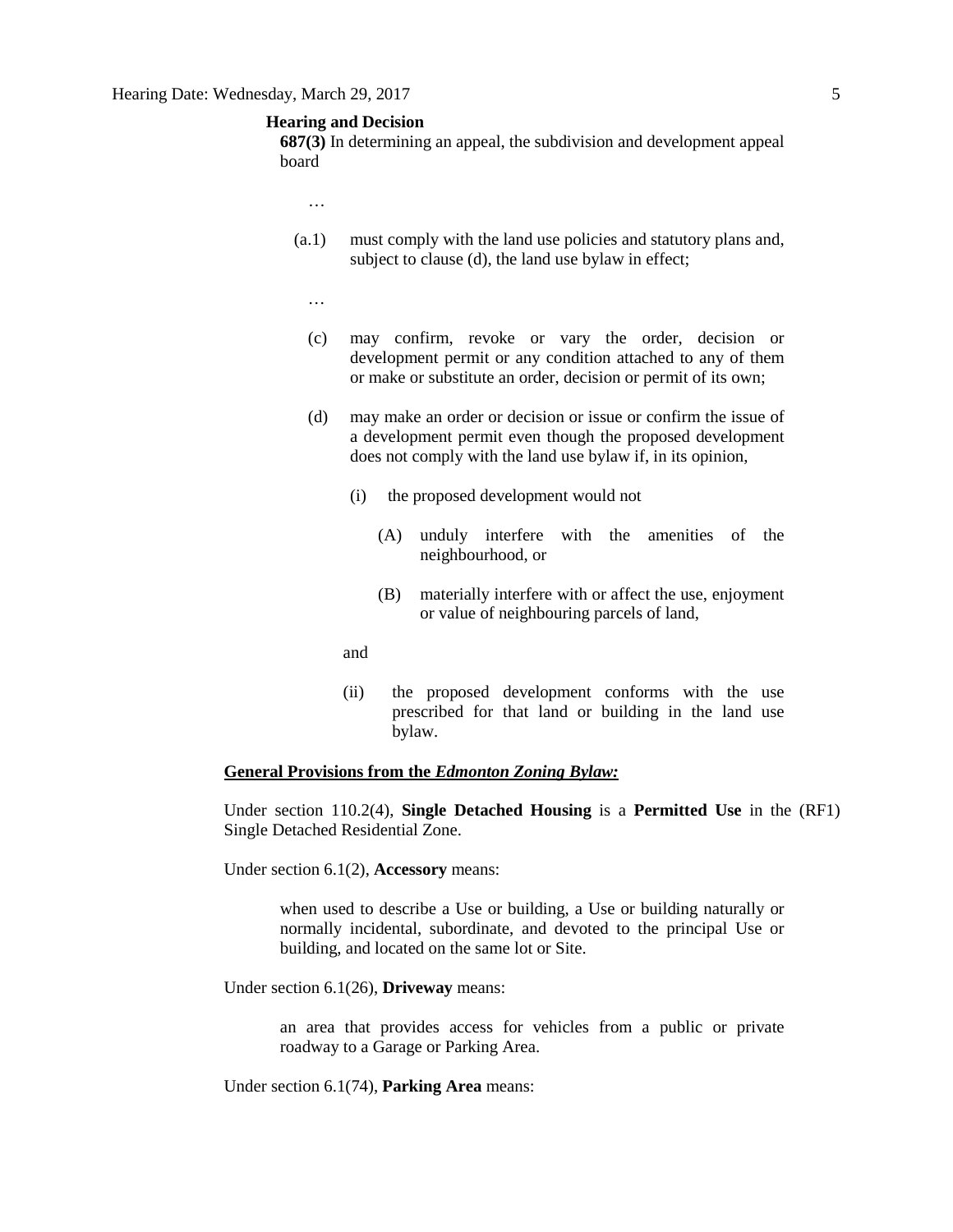Hearing Date: Wednesday, March 29, 2017 6

an area that is used for the parking of vehicles. A Parking Area is comprised of one or more parking spaces, and includes a parking pad, but does not include a Driveway.

Under section 6.1(44), **Front Yard** means:

the portion of a Site abutting the Front Lot Line extending across the full width of the Site, situated between the Front Lot Line and the nearest wall of the principal building, not including projections.



# Section 110.1 states that the **General Purpose** of the **(RF1) Single Detached Residential Zone** is:

…to provide for Single Detached Housing while allowing other forms of small scale housing in the form of Secondary Suites, Semi-detached Housing and Duplex Housing under certain conditions.

Section 814.1 states that the **General Purpose** of the **Mature Neighbourhood Overlay** is:

…to ensure that new low density development in Edmonton's mature residential neighbourhoods is sensitive in scale to existing development, maintains the traditional character and pedestrian-friendly design of the streetscape, ensures privacy and sunlight penetration on adjacent properties and provides opportunity for discussion between applicants and neighbouring affected parties when a development proposes to vary the Overlay regulations.

*Objects Prohibited or Restricted in Residential Zones*

Section 45.3 states:

No person shall keep, in the Front Yard in any Residential Zone, or in the case of a corner Site, in the Front Yard or the flanking Side Yard in any Residential Zone, any large Recreational Vehicle for any longer than is reasonably necessary to load or unload such vehicle.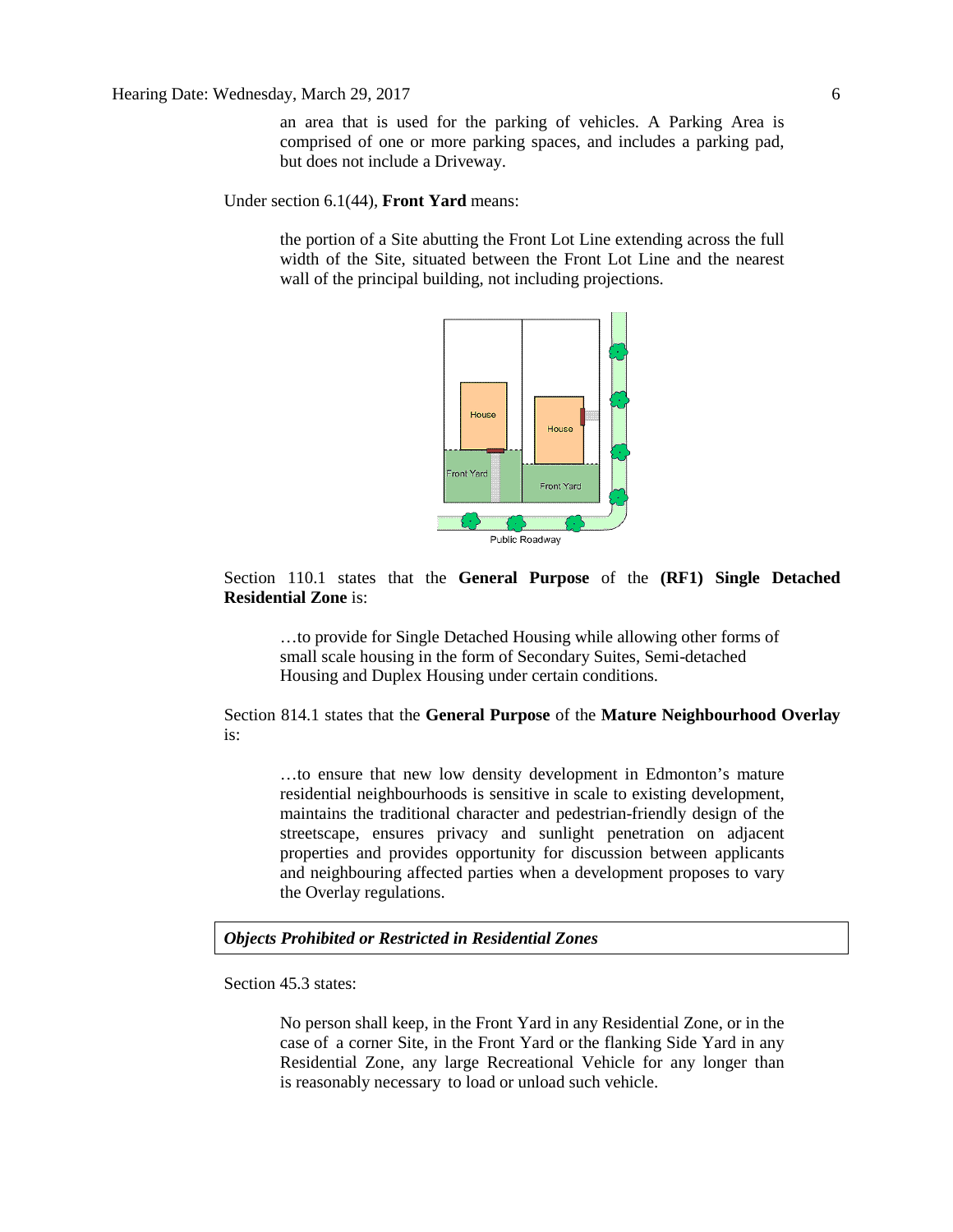Section 45.4 states:

Notwithstanding subsection 45.3, from April 1 through October 31 inclusive, on a residential Site with no rear Lane, large Recreational Vehicles may be parked to within 2.0 m of the interior edge of the sidewalk, or within 2.0 m of the curb if there is no sidewalk:

- a. where vehicular access is solely available through the Front Yard.
- b. in the case of a corner Site, where vehicular access is solely available through the Front Yard or through the exterior flanking Side Yard,

subject to the discretion of the Development Officer, who may exercise their variance power to decrease this minimum Setback requirement on a Site by Site basis, given the proximity and orientation of driveways, parking areas, buildings and other physical features which may affect sight lines and amenities on the subject property and on adjacent properties.

Section 45.5 states:

For the purposes of subsections 45.3 and 45.4, a "large Recreational Vehicle" shall include any motorhome, travel trailer, or fifth wheel trailer; any camper when it is not mounted on a truck, but placed on the ground, on a stand or otherwise stored; or any similar vehicles.

Section 45.6 states:

For the purposes of subsections 45.3 and 45.4, a "large Recreational Vehicle" shall not include: small utility trailers; camper van conversions; tent trailers; campers which are mounted in trucks; boats; snowmobiles; all-terrain vehicles; jet skis; or motorcycles and trailers to carry them.

Section 45.7 states:

In the Front Yard of any Site in any Residential Zone, or in the case of a corner Site, in the Front Yard or the flanking Side Yard in any Residential Zone:

- a. vehicles shall not be located on the landscaped portion of the Yard; and
- b. vehicles shall only be allowed on a Driveway or within an attached or detached Garage.

# **Development Officer's Determination:**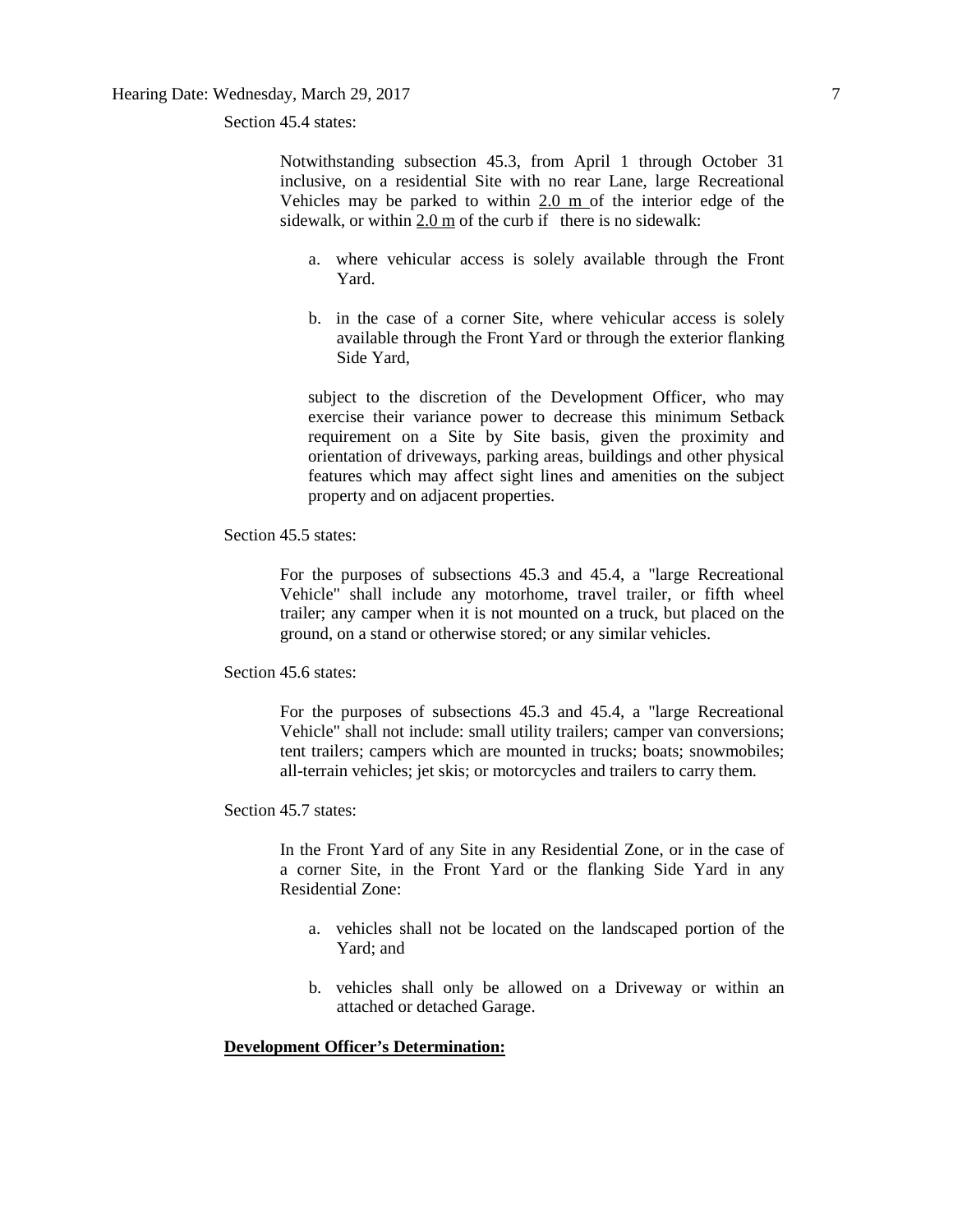**1. No person shall keep, in the Front Yard or the flanking Side Yard in any Residential Zone, any large Recreational Vehicle for any longer than is reasonably necessary to load or unload such vehicle. (Section 45.3)**

**- RV is parked in the space all year round**

**2. In the Front Yard in any Residential Zone, vehicles shall not be located on the landscaped portion of the Yard; and vehicles shall only be allowed on a Driveway or within an attached or detached Garage. (Section 45.7)**

**- RV is not parked on an approved driveway or within a garage**  [unedited].

#### *Off-street Parking and Loading Regulations*

Section 54.1(5) states "The Driveway shall lead directly from the roadway to the required Garage or Parking Area."

#### **Development Officer's Determination:**

**3. The Driveway shall lead directly from the roadway to the required Garage or Parking Area. (Section 54.1.5)**

**- driveway does not lead to a garage or parking area** [unedited].

*Mature Neighbourhood Overlay Development Regulations*

Section 814.3(10) states:

Regardless of whether a Site has existing vehicular access from the front or flanking public roadway, there shall be no such access where an abutting Lane exists, and

- a. a Treed Landscaped Boulevard is present along the roadway adjacent to the property line;
- b. the Site Width is less than [15.5](javascript:void(0);) m; or
- c. fewer than 50% of principal Dwellings on the blockface have vehicular access from the front or flanking roadway.

#### **Development Officer's Determination:**

**4. Regardless of whether a Site has existing vehicular access from the front or flanking public roadway, there shall be no such access where an abutting Lane exists, and**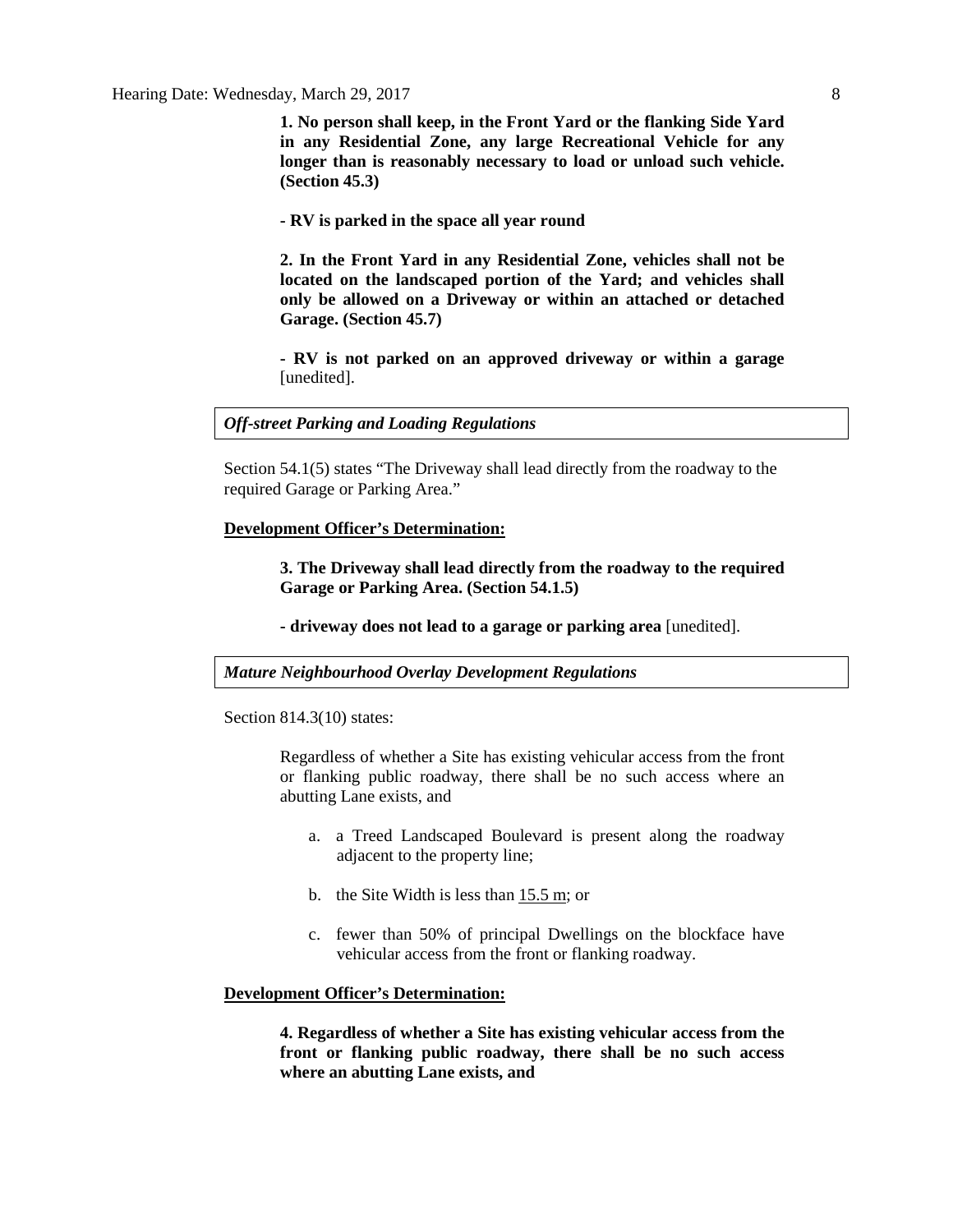**a. a Treed Landscaped Boulevard is present along the roadway adjacent to the property line;**

**b. the Site Width is less than 15.5 m; or**

**c. fewer than 50% of principal Dwellings on the blockface have vehicular access from the front or flanking roadway. (Section 814.10)**

**- There are only 2 out of 9 front driveways on the blockface (22%) and there is lane access** [unedited].

#### *Community Consultation*

Section 814.3(24) states:

When a Development Permit application is made and the Development Officer determines that the proposed development does not comply with the regulations contained in this Overlay:

- a. the applicant shall contact the affected parties, being each assessed owner of land wholly or partly located within a distance of [60.0](javascript:void(0);) m of the Site of the proposed development and the President of each affected Community League;
- b. the applicant shall outline, to the affected parties, any requested variances to the Overlay and solicit their comments on the application;
- c. the applicant shall document any opinions or concerns, expressed by the affected parties, and what modifications were made to address their concerns; and
- d. the applicant shall submit this documentation to the Development Officer no sooner than twenty-one calendar days after giving the information to all affected parties.

\_\_\_\_\_\_\_\_\_\_\_\_\_\_\_\_\_\_\_\_\_\_\_\_\_\_\_\_\_\_\_\_\_\_\_\_\_\_\_\_\_\_\_\_\_\_\_\_\_\_\_\_\_\_\_\_\_\_\_\_\_\_\_\_\_\_\_\_\_\_\_\_

# Notice to Applicant/Appellant

Provincial legislation requires that the Subdivision and Development Appeal Board issue its official decision in writing within fifteen days of the conclusion of the hearing. Bylaw No. 11136 requires that a verbal announcement of the Board's decision shall be made at the conclusion of the hearing of an appeal, but the verbal decision is not final nor binding on the Board until the decision has been given in writing in accordance with the *Municipal Government Act.*

\_\_\_\_\_\_\_\_\_\_\_\_\_\_\_\_\_\_\_\_\_\_\_\_\_\_\_\_\_\_\_\_\_\_\_\_\_\_\_\_\_\_\_\_\_\_\_\_\_\_\_\_\_\_\_\_\_\_\_\_\_\_\_\_\_\_\_\_\_\_\_\_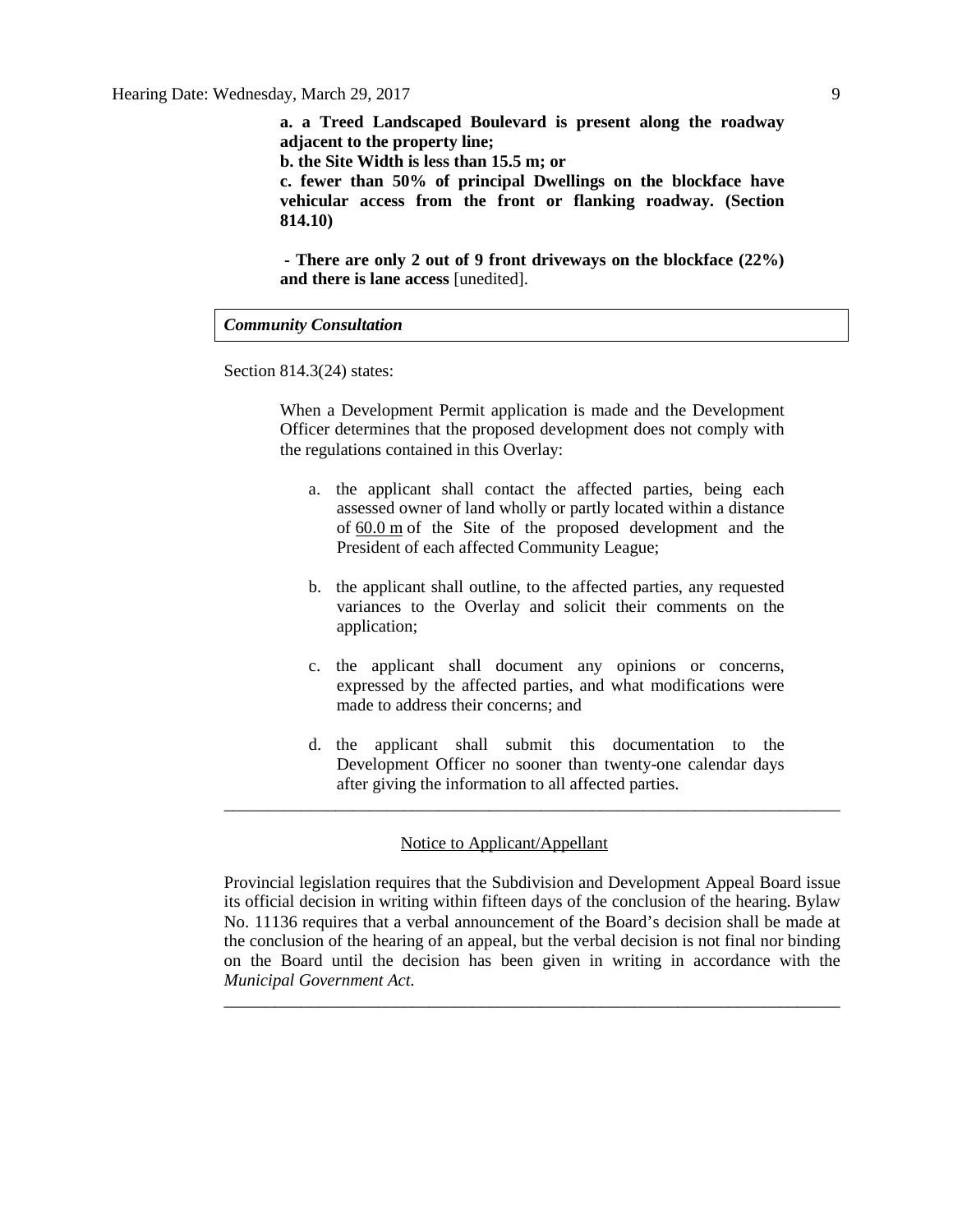| <b>mönton</b>                                                                                                                                                                                                                                                                                                                                                                                                                                                       | Project Number: 238534241-001<br><b>Application Date:</b><br>JAN 04, 2017<br>Printed:<br>February 23, 2017 at 8:47 AM                                                                                                           |  |  |  |  |
|---------------------------------------------------------------------------------------------------------------------------------------------------------------------------------------------------------------------------------------------------------------------------------------------------------------------------------------------------------------------------------------------------------------------------------------------------------------------|---------------------------------------------------------------------------------------------------------------------------------------------------------------------------------------------------------------------------------|--|--|--|--|
| <b>Application for</b>                                                                                                                                                                                                                                                                                                                                                                                                                                              | 1 of 2<br>Page:                                                                                                                                                                                                                 |  |  |  |  |
|                                                                                                                                                                                                                                                                                                                                                                                                                                                                     | <b>Minor Development Permit</b>                                                                                                                                                                                                 |  |  |  |  |
| This document is a Development Permit Decision for the development application described below.                                                                                                                                                                                                                                                                                                                                                                     |                                                                                                                                                                                                                                 |  |  |  |  |
| Applicant                                                                                                                                                                                                                                                                                                                                                                                                                                                           | Property Address(es) and Legal Description(s)<br>8903 - 139 AVENUE NW                                                                                                                                                           |  |  |  |  |
|                                                                                                                                                                                                                                                                                                                                                                                                                                                                     | Plan 6689NY Blk 10 Lot 34<br><b>Specific Address(es)</b>                                                                                                                                                                        |  |  |  |  |
|                                                                                                                                                                                                                                                                                                                                                                                                                                                                     | Building: 8903 - 139 AVENUE NW                                                                                                                                                                                                  |  |  |  |  |
| <b>Scope of Application</b><br>To construct exterior alterations (driveway in Front Yard, 3m x 7.32m) and to park an RV (6.4m x 2.4m) in the Front Yard of a                                                                                                                                                                                                                                                                                                        |                                                                                                                                                                                                                                 |  |  |  |  |
| Single Detached House.                                                                                                                                                                                                                                                                                                                                                                                                                                              |                                                                                                                                                                                                                                 |  |  |  |  |
| <b>Permit Details</b>                                                                                                                                                                                                                                                                                                                                                                                                                                               |                                                                                                                                                                                                                                 |  |  |  |  |
| # of Dwelling Units Add/Remove: 0                                                                                                                                                                                                                                                                                                                                                                                                                                   | <b>Class of Permit:</b>                                                                                                                                                                                                         |  |  |  |  |
| Client File Reference Number:<br>Minor Dev. Application Fee: Exterior Alterations (Res.)                                                                                                                                                                                                                                                                                                                                                                            | Lot Grading Needed?:<br>New Sewer Service Required: N                                                                                                                                                                           |  |  |  |  |
| Secondary Suite Included ?: N                                                                                                                                                                                                                                                                                                                                                                                                                                       | Stat. Plan Overlay/Annex Area: Mature Neighbourhood Overlay                                                                                                                                                                     |  |  |  |  |
| I/We certify that the above noted details are correct.                                                                                                                                                                                                                                                                                                                                                                                                              |                                                                                                                                                                                                                                 |  |  |  |  |
| Applicant signature:                                                                                                                                                                                                                                                                                                                                                                                                                                                |                                                                                                                                                                                                                                 |  |  |  |  |
| <b>Development Application Decision</b><br>Refused                                                                                                                                                                                                                                                                                                                                                                                                                  |                                                                                                                                                                                                                                 |  |  |  |  |
| <b>Reason for Refusal</b><br>1. No person shall keep, in the Front Yard or the flanking Side Yard in any Residential Zone, any large Recreational Vehicle for<br>any longer than is reasonably necessary to load or unload such vehicle. (Section 45.3)                                                                                                                                                                                                             |                                                                                                                                                                                                                                 |  |  |  |  |
| - RV is parked in the space all year round                                                                                                                                                                                                                                                                                                                                                                                                                          |                                                                                                                                                                                                                                 |  |  |  |  |
|                                                                                                                                                                                                                                                                                                                                                                                                                                                                     | 2. In the Front Yard in any Residential Zone, vehicles shall not be located on the landscaped portion of the Yard; and vehicles<br>shall only be allowed on a Driveway or within an attached or detached Garage. (Section 45.7) |  |  |  |  |
| - RV is not parked on an approved driveway or within a garage                                                                                                                                                                                                                                                                                                                                                                                                       |                                                                                                                                                                                                                                 |  |  |  |  |
| 3. The Driveway shall lead directly from the roadway to the required Garage or Parking Area. (Section 54.1.5)                                                                                                                                                                                                                                                                                                                                                       |                                                                                                                                                                                                                                 |  |  |  |  |
| - driveway does not lead to a garage or parking area                                                                                                                                                                                                                                                                                                                                                                                                                |                                                                                                                                                                                                                                 |  |  |  |  |
| 4. Regardless of whether a Site has existing vehicular access from the front or flanking public roadway, there shall be no such<br>access where an abutting Lane exists, and<br>a. a Treed Landscaped Boulevard is present along the roadway adjacent to the property line;<br>b. the Site Width is less than 15.5 m; or<br>c. fewer than 50% of principal Dwellings on the blockface have vehicular access from the front or flanking roadway. (Section<br>814.10) |                                                                                                                                                                                                                                 |  |  |  |  |
| - There are only 2 out of 9 front driveways on the blockface (22%) and there is lane access                                                                                                                                                                                                                                                                                                                                                                         |                                                                                                                                                                                                                                 |  |  |  |  |
|                                                                                                                                                                                                                                                                                                                                                                                                                                                                     |                                                                                                                                                                                                                                 |  |  |  |  |
|                                                                                                                                                                                                                                                                                                                                                                                                                                                                     |                                                                                                                                                                                                                                 |  |  |  |  |
| THIS IS NOT A PERMIT                                                                                                                                                                                                                                                                                                                                                                                                                                                |                                                                                                                                                                                                                                 |  |  |  |  |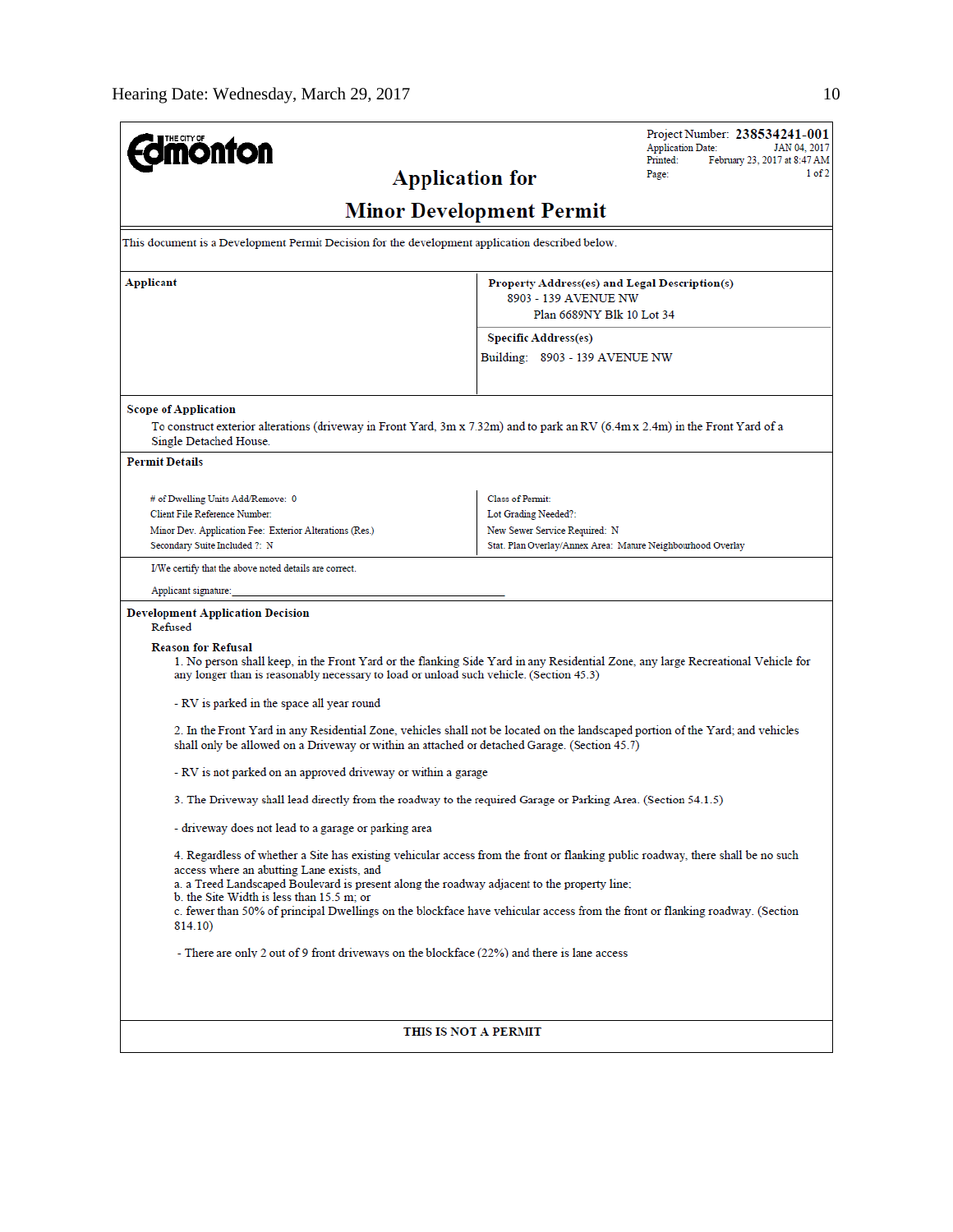| $2$ of $2$<br>Page:<br><b>Application for</b><br><b>Minor Development Permit</b><br><b>Rights of Appeal</b><br>The Applicant has the right of appeal within 14 days of receiving notice of the Development Application Decision, as outlined in<br>Chapter 24, Section 683 through 689 of the Municipal Government Amendment Act.<br>Issue Date: Feb 23, 2017<br>Development Authority: VANDERHOEK, HEATHER<br>Signature:<br>Fees<br><b>Fee Amount</b><br><b>Amount Paid</b><br>Receipt#<br><b>Date Paid</b><br>Dev. Application Fee<br>\$166.00<br>\$166.00<br>03842300<br>Jan 04, 2017<br>Existing Without Permit Penalty Fee<br>\$166.00<br>\$166.00<br>03842300<br>Jan 04, 2017<br>Total GST Amount:<br>\$0.00<br><b>Totals for Permit:</b><br>\$332.00<br>\$332.00 | <b>dmönton</b> | Project Number: 238534241-001<br><b>Application Date:</b><br>JAN 04, 2017<br>Printed:<br>February 23, 2017 at 8:47 AM |  |  |
|-------------------------------------------------------------------------------------------------------------------------------------------------------------------------------------------------------------------------------------------------------------------------------------------------------------------------------------------------------------------------------------------------------------------------------------------------------------------------------------------------------------------------------------------------------------------------------------------------------------------------------------------------------------------------------------------------------------------------------------------------------------------------|----------------|-----------------------------------------------------------------------------------------------------------------------|--|--|
|                                                                                                                                                                                                                                                                                                                                                                                                                                                                                                                                                                                                                                                                                                                                                                         |                |                                                                                                                       |  |  |
|                                                                                                                                                                                                                                                                                                                                                                                                                                                                                                                                                                                                                                                                                                                                                                         |                |                                                                                                                       |  |  |
|                                                                                                                                                                                                                                                                                                                                                                                                                                                                                                                                                                                                                                                                                                                                                                         |                |                                                                                                                       |  |  |
|                                                                                                                                                                                                                                                                                                                                                                                                                                                                                                                                                                                                                                                                                                                                                                         |                |                                                                                                                       |  |  |
|                                                                                                                                                                                                                                                                                                                                                                                                                                                                                                                                                                                                                                                                                                                                                                         |                |                                                                                                                       |  |  |
|                                                                                                                                                                                                                                                                                                                                                                                                                                                                                                                                                                                                                                                                                                                                                                         |                |                                                                                                                       |  |  |
|                                                                                                                                                                                                                                                                                                                                                                                                                                                                                                                                                                                                                                                                                                                                                                         |                |                                                                                                                       |  |  |
|                                                                                                                                                                                                                                                                                                                                                                                                                                                                                                                                                                                                                                                                                                                                                                         |                |                                                                                                                       |  |  |
|                                                                                                                                                                                                                                                                                                                                                                                                                                                                                                                                                                                                                                                                                                                                                                         |                |                                                                                                                       |  |  |
|                                                                                                                                                                                                                                                                                                                                                                                                                                                                                                                                                                                                                                                                                                                                                                         |                |                                                                                                                       |  |  |
|                                                                                                                                                                                                                                                                                                                                                                                                                                                                                                                                                                                                                                                                                                                                                                         |                | THIS IS NOT A PERMIT                                                                                                  |  |  |
|                                                                                                                                                                                                                                                                                                                                                                                                                                                                                                                                                                                                                                                                                                                                                                         |                |                                                                                                                       |  |  |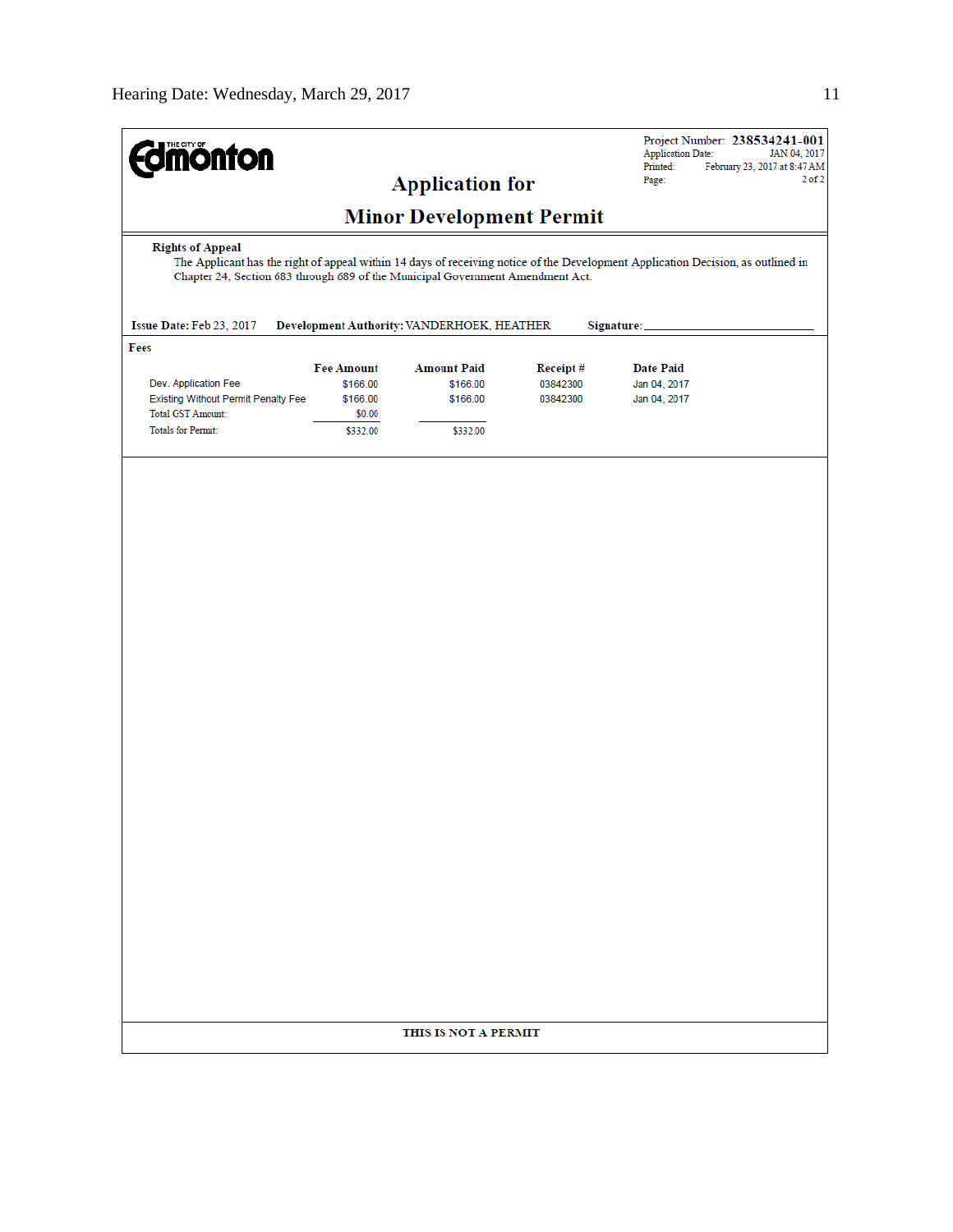

Site Location **Community Contract Contract Contract Contract Contract Contract Contract Contract Contract Contract Contract Contract Contract Contract Contract Contract Contract Contract Contract Contract Contract Contract** 

N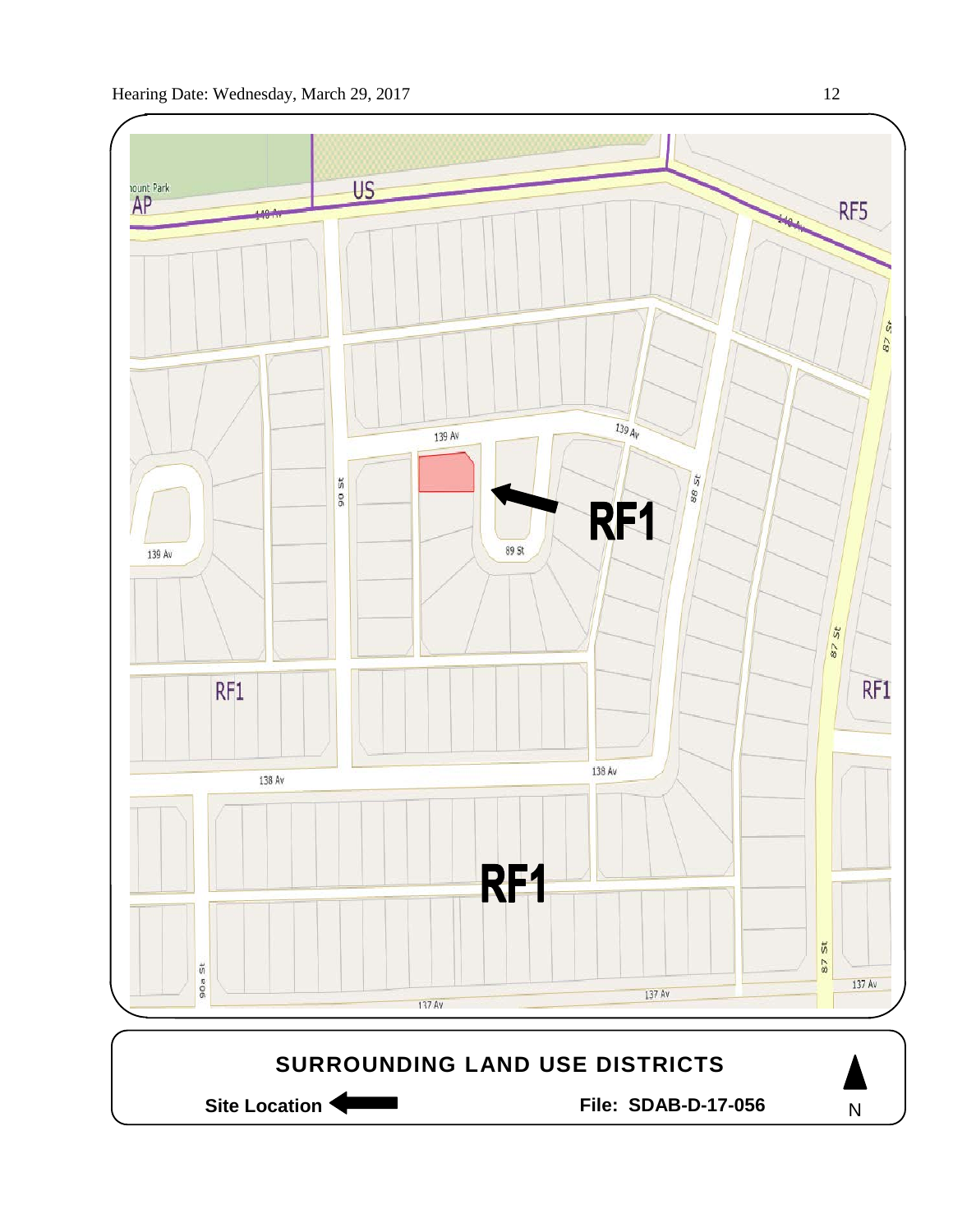Hearing Date: Wednesday, March 29, 2017 13

# **ITEM II: 11:00 A.M. FILE: SDAB-D-17-057**

# AN APPEAL FROM THE DECISION OF THE DEVELOPMENT OFFICER BY AN ADJACENT PROPERTY OWNER

APPELLANT:

APPLICATION NO.: 186245874-003

APPLICATION TO: Develop a Secondary Suite in the Basement of a Single Detached House,

DECISION OF THE DEVELOPMENT AUTHORITY: Approved with conditions

existing without permits

DECISION DATE: February 27, 2017

NOTIFICATION PERIOD: March 7, 2017 through March 21, 2017

DATE OF APPEAL: March 6, 2017

RESPONDENT:

MUNICIPAL DESCRIPTION OF SUBJECT PROPERTY: 5875 - 166 Avenue NW

OVERLAY: N/A

LEGAL DESCRIPTION: Plan 0724456 Blk 54 Lot 112

ZONE: (RSL) Residential Small Lot Zone

STATUTORY PLAN(S): Hollick Kenyon Neighbourhood Structure Plan Pilot Sound Area Structure Plan

# *Grounds for Appeal*

The Appellant provided the following reasons for appealing the decision of the Development Authority:

> This residence cannot supply parking for renters. Currently the home has had renters with multiple vehicles. Owner of home has 3 vehicles and ATV's and garage is packed full. Our houses and neighborhood do not provide parking in front of homes.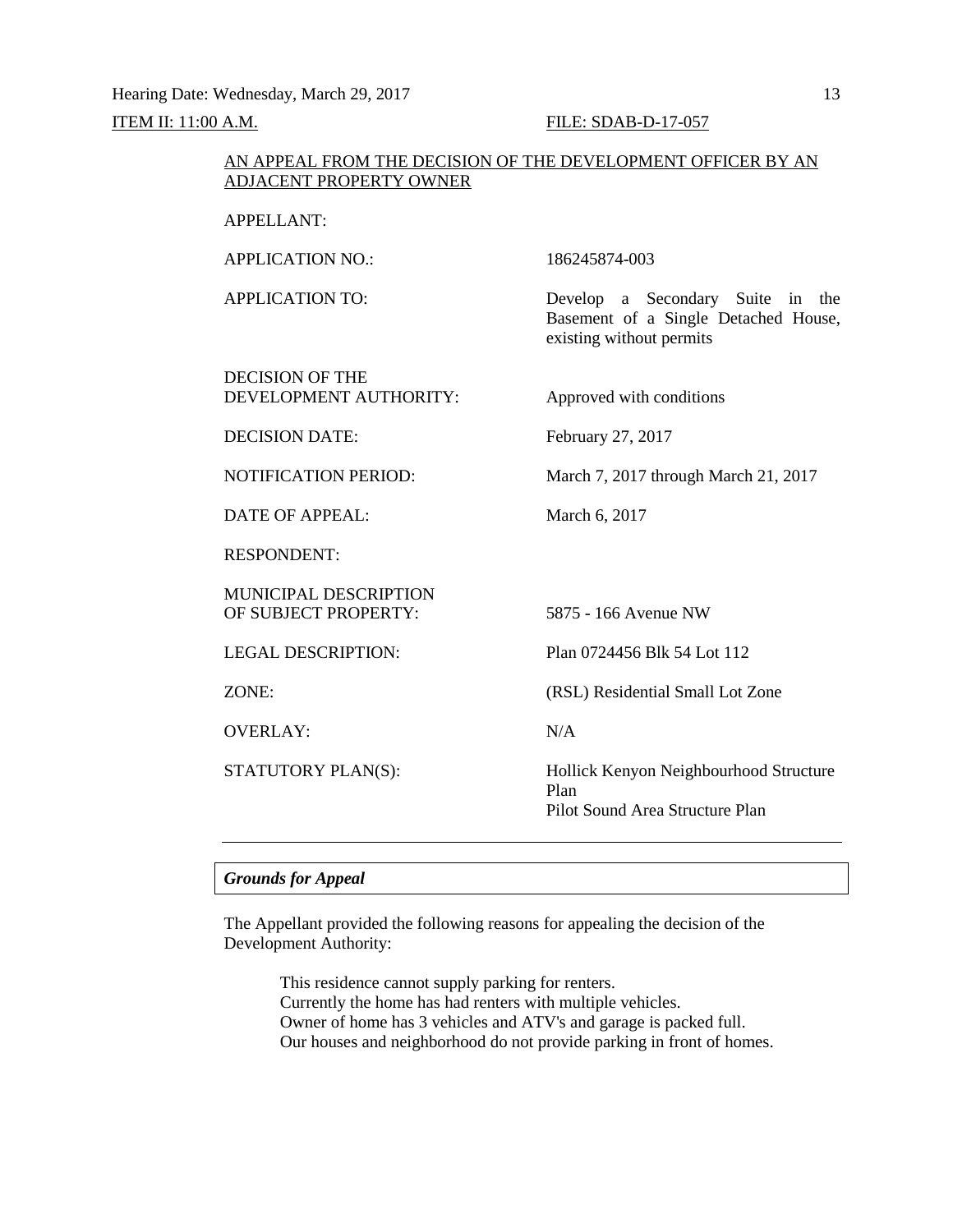#### *General Matters*

#### **Appeal Information:**

The *Municipal Government Act*, RSA 2000, c M-26 states the following:

#### **Grounds for Appeal**

**685(1)** If a development authority

- (a) fails or refuses to issue a development permit to a person,
- (b) issues a development permit subject to conditions, or
- (c) issues an order under section 645,

the person applying for the permit or affected by the order under section 645 may appeal to the subdivision and development appeal board.

**(2)** In addition to an applicant under subsection (1), any person affected by an order, decision or development permit made or issued by a development authority may appeal to the subdivision and development appeal board.

# **Appeals**

- **686(1)** A development appeal to a subdivision and development appeal board is commenced by filing a notice of the appeal, containing reasons, with the board within 14 days,
	- (a) in the case of an appeal made by a person referred to in section 685(1), after
		- (i) the date on which the person is notified of the order or decision or the issuance of the development permit, or

…

(b) in the case of an appeal made by a person referred to in section 685(2), after the date on which the notice of the issuance of the permit was given in accordance with the land use bylaw.

#### **Hearing and Decision**

**687(3)** In determining an appeal, the subdivision and development appeal board

…

…

(a.1) must comply with the land use policies and statutory plans and, subject to clause (d), the land use bylaw in effect;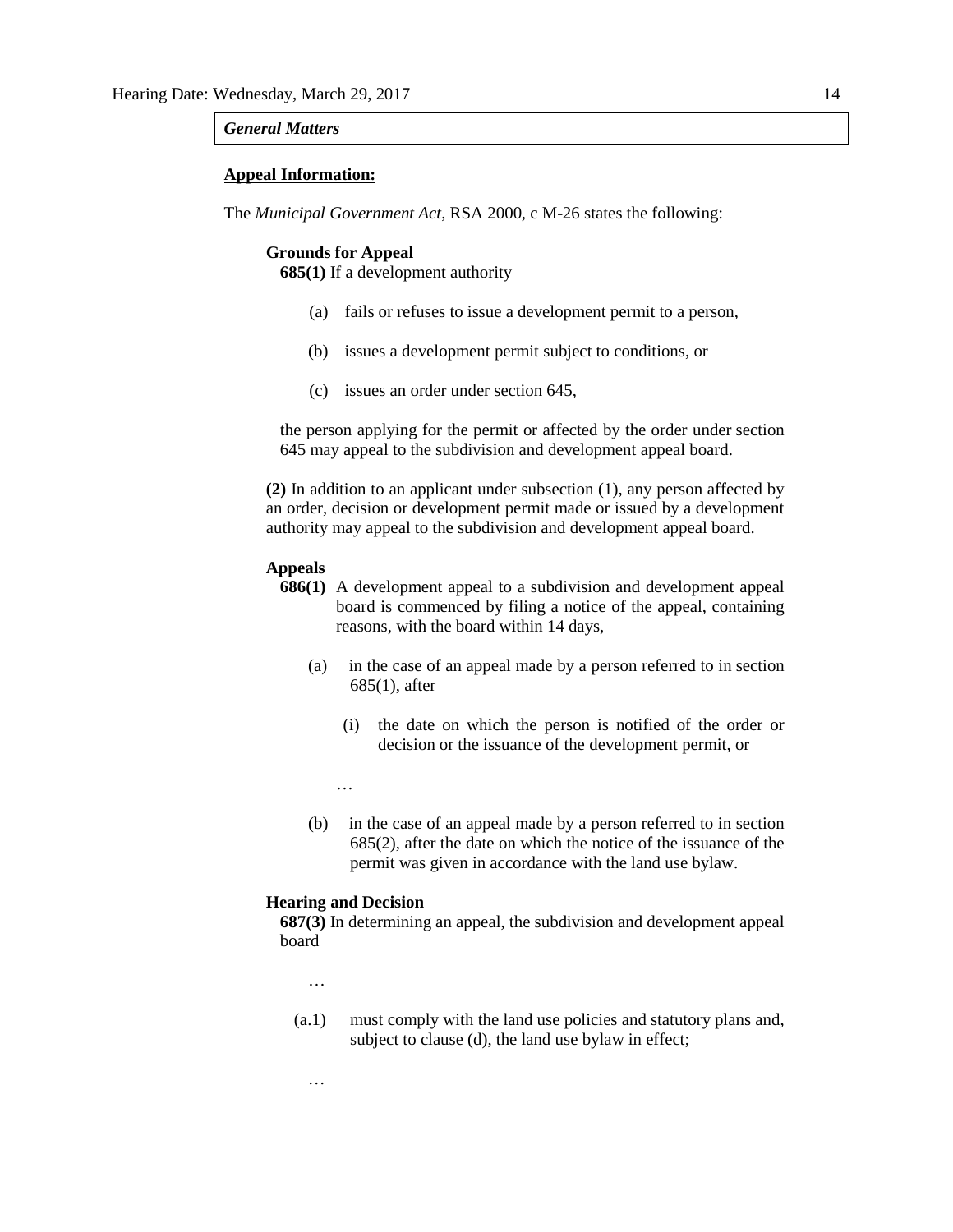- (c) may confirm, revoke or vary the order, decision or development permit or any condition attached to any of them or make or substitute an order, decision or permit of its own;
- (d) may make an order or decision or issue or confirm the issue of a development permit even though the proposed development does not comply with the land use bylaw if, in its opinion,
	- (i) the proposed development would not
		- (A) unduly interfere with the amenities of the neighbourhood, or
		- (B) materially interfere with or affect the use, enjoyment or value of neighbouring parcels of land,

and

(ii) the proposed development conforms with the use prescribed for that land or building in the land use bylaw.

#### **General Provisions from the** *Edmonton Zoning Bylaw:*

Under section 115.2(3), a **Secondary Suite** is a **Permitted Use** in the (RSL) Residential Small Lot Zone.

Under section 115.2(4), **Single Detached Housing** is a **Permitted Use** in the (RSL) Residential Small Lot Zone.

Under section 7.2(7) **Secondary Suite** means:

development consisting of a Dwelling located within, and Accessory to, a structure in which the principal Use is Single Detached Housing. A Secondary Suite has cooking facilities, food preparation, sleeping and sanitary facilities which are physically separate from those of the principal Dwelling within the structure. A Secondary Suite also has an entrance separate from the entrance to the principal Dwelling, either from a common indoor landing or directly from the side or rear of the structure. This Use includes the development or Conversion of Basement space or above Grade space to a separate Dwelling, or the addition of new floor space for a Secondary Suite to an existing Single Detached Dwelling. This Use does not include Apartment Housing, Duplex Housing, Garage Suites, Garden Suites, Semi-detached Housing, Lodging Houses, Blatchford Lane Suites, Blatchford Accessory Suites, or Blatchford Townhousing.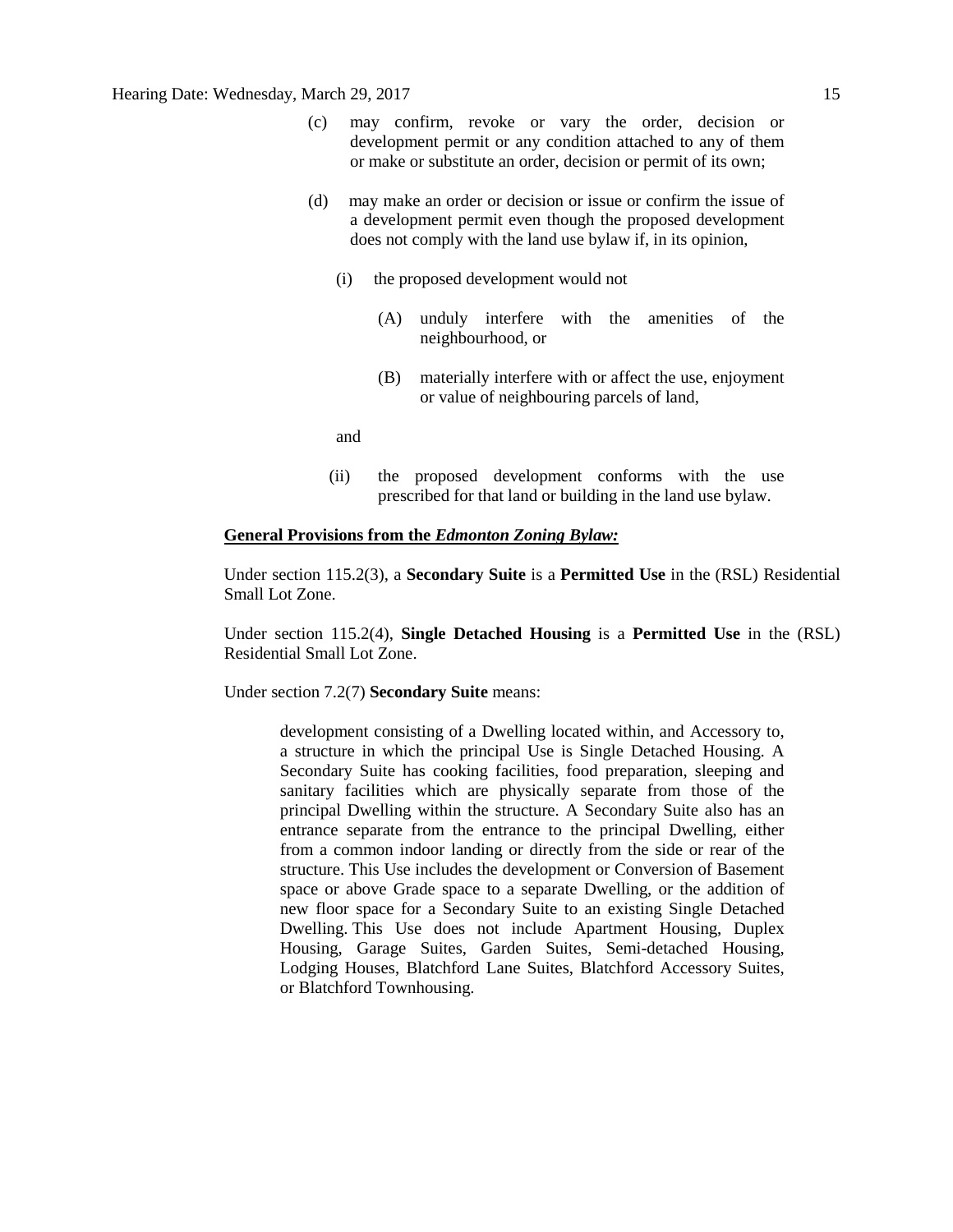Under section 7.2(9) **Single Detached Housing** means:

 Single Detached Housing means development consisting of a building containing only one Dwelling, which is separate from any other Dwelling or building. Where a Secondary Suite is a Permitted or Discretionary Use in a Zone, a building which contains Single Detached Housing may also contain a Secondary Suite. This Use includes Mobile Homes which conform to [Section 78](http://webdocs.edmonton.ca/InfraPlan/zoningbylaw/ZoningBylaw/Part1/Special_Land/78__Mobile_Homes.htm) of this Bylaw.

Section 115.4(11) states "Secondary Suites shall comply with Section 86 of this Bylaw."

Section 115.1 states that the **General Purpose** of the **(RSL) Residential Small Lot Zone**  is:

to provide for smaller lot Single Detached Housing with attached Garages in a suburban setting that provides the opportunity for the more efficient utilization of undeveloped suburban areas and includes the opportunity for Secondary Suites.

#### *Secondary Suites*

Section 86.1 states "the minimum Site area for a Single Detached Dwelling containing a Secondary Suite is 360 m2, […]."

# **Development Officer's Determination:**

**Site Area - The area of the site is 353.83m2 instead of 360m2 (Section 86.1)** [unedited]. \_\_\_\_\_\_\_\_\_\_\_\_\_\_\_\_\_\_\_\_\_\_\_\_\_\_\_\_\_\_\_\_\_\_\_\_\_\_\_\_\_\_\_\_\_\_\_\_\_\_\_\_\_\_\_\_\_\_\_\_\_\_\_\_\_\_\_\_\_\_\_\_

# Notice to Applicant/Appellant

Provincial legislation requires that the Subdivision and Development Appeal Board issue its official decision in writing within fifteen days of the conclusion of the hearing. Bylaw No. 11136 requires that a verbal announcement of the Board's decision shall be made at the conclusion of the hearing of an appeal, but the verbal decision is not final nor binding on the Board until the decision has been given in writing in accordance with the *Municipal Government Act.*

\_\_\_\_\_\_\_\_\_\_\_\_\_\_\_\_\_\_\_\_\_\_\_\_\_\_\_\_\_\_\_\_\_\_\_\_\_\_\_\_\_\_\_\_\_\_\_\_\_\_\_\_\_\_\_\_\_\_\_\_\_\_\_\_\_\_\_\_\_\_\_\_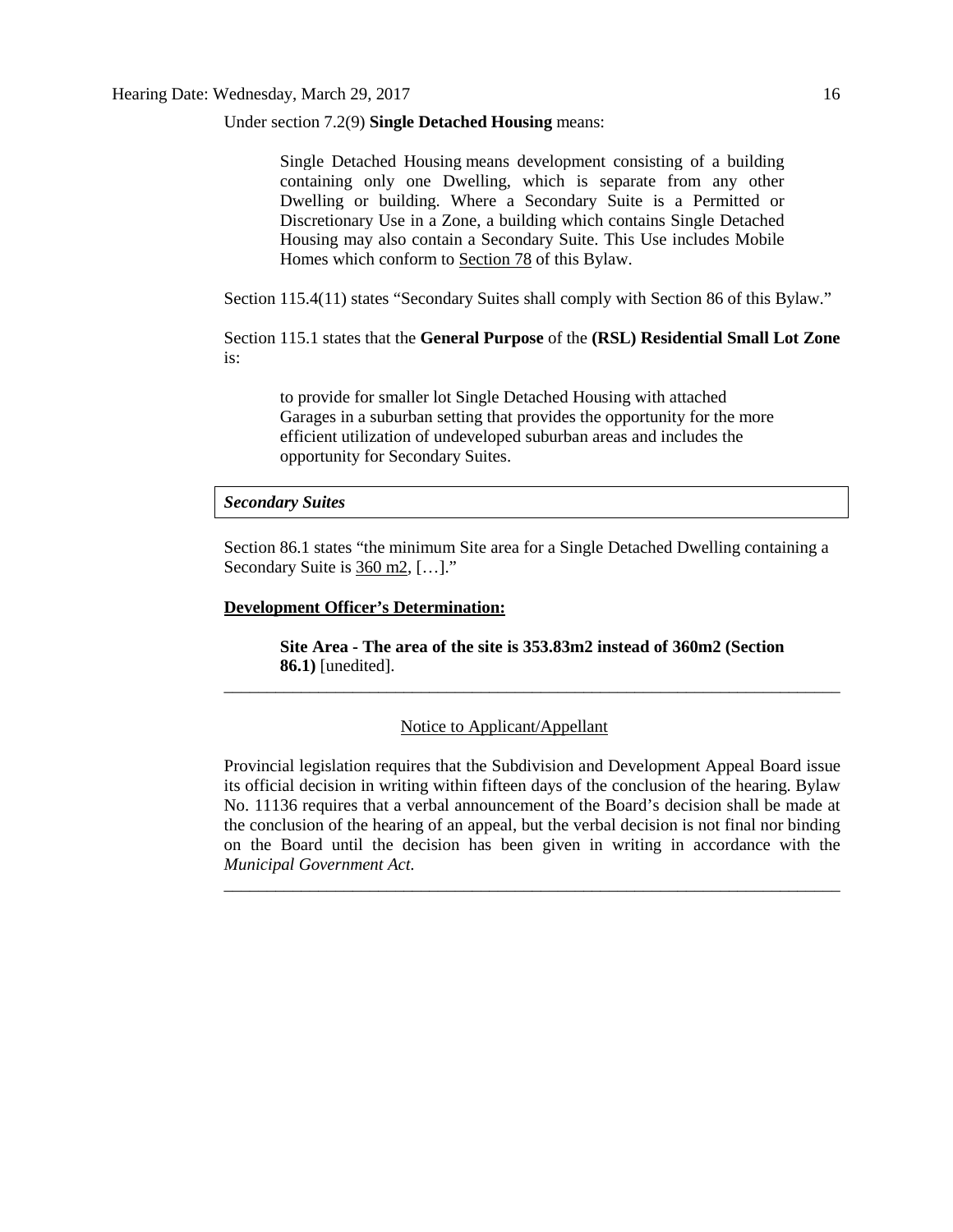| <b>dmonton</b>                                                                                     | Project Number: 186245874-003<br><b>Application Date:</b><br>FEB 21, 2017<br>Printed:<br>February 27, 2017 at 11:17 AM<br>1 of 2<br>Page:   |
|----------------------------------------------------------------------------------------------------|---------------------------------------------------------------------------------------------------------------------------------------------|
|                                                                                                    | <b>Minor Development Permit</b>                                                                                                             |
| the limitations and conditions of this permit, of the Edmonton Zoning Bylaw 12800 as amended.      | This document is a record of a Development Permit application, and a record of the decision for the undertaking described below, subject to |
| Applicant                                                                                          | Property Address(es) and Legal Description(s)<br>5875 - 166 AVENUE NW<br>Plan 0724456 Blk 54 Lot 112                                        |
|                                                                                                    | <b>Specific Address(es)</b>                                                                                                                 |
|                                                                                                    | Suite:<br>BSMT, 5875 - 166 AVENUE NW                                                                                                        |
|                                                                                                    | Entryway: 5875 - 166 AVENUE NW                                                                                                              |
|                                                                                                    | Building: 5875 - 166 AVENUE NW                                                                                                              |
| <b>Scope of Permit</b>                                                                             |                                                                                                                                             |
| To develop a Secondary Suite in the Basement to a Single Detached House, existing without permits. |                                                                                                                                             |
| <b>Permit Details</b>                                                                              |                                                                                                                                             |
| # of Dwelling Units Add/Remove: 1                                                                  | Class of Permit: Class A                                                                                                                    |
| Client File Reference Number:                                                                      | Lot Grading Needed?: N                                                                                                                      |
| Minor Dev. Application Fee: Secondary Suite                                                        | New Sewer Service Required: Y                                                                                                               |
| Secondary Suite Included ?: Y                                                                      | Stat. Plan Overlay/Annex Area:                                                                                                              |
| I/We certify that the above noted details are correct.                                             |                                                                                                                                             |
| Applicant signature:                                                                               |                                                                                                                                             |
| <b>Development Permit Decision</b><br>Approved                                                     |                                                                                                                                             |
|                                                                                                    |                                                                                                                                             |
|                                                                                                    |                                                                                                                                             |

The permit holder is advised to read the reverse for important information concerning this decision.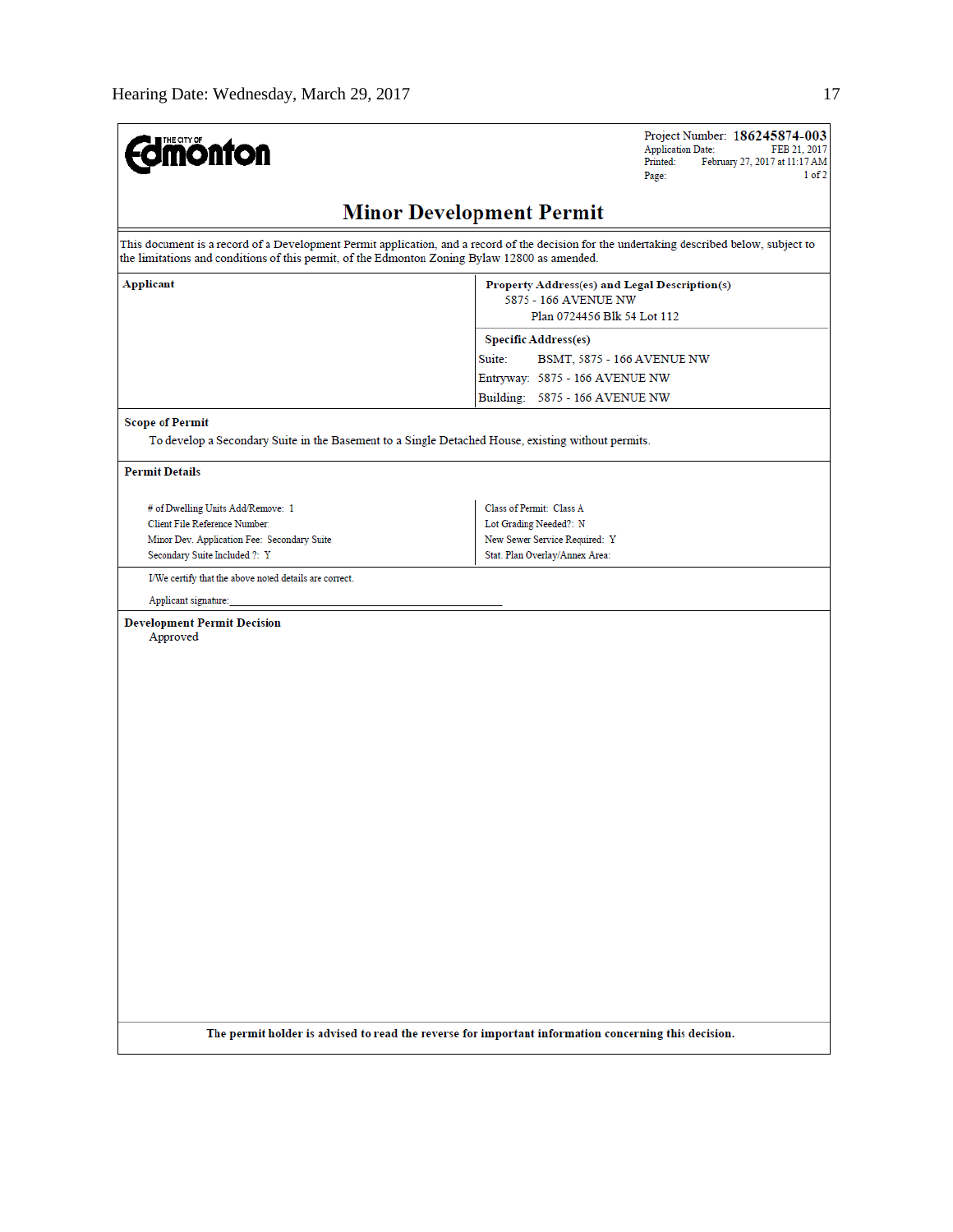| <b>ionton</b>                                                                                                                                 |                                                                                                                                                                              |                                      |          | Project Number: 186245874-003<br><b>Application Date:</b><br>FEB 21, 2017<br>Printed:<br>February 27, 2017 at 11:17 AM<br>2 of 2<br>Page:                                                                                                                                                                                                                                                              |  |  |
|-----------------------------------------------------------------------------------------------------------------------------------------------|------------------------------------------------------------------------------------------------------------------------------------------------------------------------------|--------------------------------------|----------|--------------------------------------------------------------------------------------------------------------------------------------------------------------------------------------------------------------------------------------------------------------------------------------------------------------------------------------------------------------------------------------------------------|--|--|
|                                                                                                                                               |                                                                                                                                                                              | <b>Minor Development Permit</b>      |          |                                                                                                                                                                                                                                                                                                                                                                                                        |  |  |
|                                                                                                                                               | <b>Subject to the Following Conditions</b><br>NOTE: This Development Permit is NOT valid until the Notification Period expires in accordance to Section 21.1. (Section 17.1) |                                      |          |                                                                                                                                                                                                                                                                                                                                                                                                        |  |  |
| The development shall be constructed in accordance with the stamped and approved drawings.                                                    |                                                                                                                                                                              |                                      |          |                                                                                                                                                                                                                                                                                                                                                                                                        |  |  |
| Major Home Based Business. (Section 86)                                                                                                       |                                                                                                                                                                              |                                      |          | A Secondary Suite shall not be developed within the same principal Dwelling containing a Group Home or Limited Group Home,<br>or a Major Home Based Business, unless the Secondary Suite is an integral part of a Bed and Breakfast Operation in the case of a                                                                                                                                         |  |  |
| three. (Section 86)                                                                                                                           |                                                                                                                                                                              |                                      |          | Notwithstanding subsection 86.7 of this Bylaw, the number of unrelated persons occupying a Secondary Suite shall not exceed                                                                                                                                                                                                                                                                            |  |  |
| 86)                                                                                                                                           |                                                                                                                                                                              |                                      |          | The Secondary Suite shall not be subject to separation from the principal Dwelling through a condominium conversion. (Section                                                                                                                                                                                                                                                                          |  |  |
| (Section 86)                                                                                                                                  |                                                                                                                                                                              |                                      |          | Only one of a Secondary Suite, a Garage Suite or Garden Suite may be developed in conjunction with a principal Dwelling.                                                                                                                                                                                                                                                                               |  |  |
| <b>ADVISEMENTS:</b>                                                                                                                           |                                                                                                                                                                              |                                      |          |                                                                                                                                                                                                                                                                                                                                                                                                        |  |  |
|                                                                                                                                               |                                                                                                                                                                              |                                      |          | Unless otherwise stated, all above references to "section numbers" refer to the authority under the Edmonton Zoning Bylaw 12800.                                                                                                                                                                                                                                                                       |  |  |
| Site.                                                                                                                                         |                                                                                                                                                                              |                                      |          | An approved Development Permit means that the proposed development has been reviewed against the provisions of this bylaw. It<br>does not remove obligations to conform with other legislation, bylaws or land title instruments including, but not limited to, the<br>Municipal Government Act, the Safety Codes Act or any caveats, restrictive covenants or easements that might be attached to the |  |  |
| information                                                                                                                                   |                                                                                                                                                                              |                                      |          | A Building Permit is required for any construction or change in use of a building. Please contact the 311 Call Centre for further                                                                                                                                                                                                                                                                      |  |  |
| <b>Variances</b><br>Site Area - The area of the site is 353.83m2 instead of 360m2 (Section 86.1)<br><b>Rights of Appeal</b><br>Amendment Act. |                                                                                                                                                                              |                                      |          | This approval is subject to the right of appeal as outlined in Chapter 24, Section 683 through 689 of the Municipal Government                                                                                                                                                                                                                                                                         |  |  |
| Issue Date: Feb 27, 2017                                                                                                                      |                                                                                                                                                                              | Development Authority: KIM, JENNIFER |          | Signature:                                                                                                                                                                                                                                                                                                                                                                                             |  |  |
| Notice Period Begins: Mar 07, 2017                                                                                                            |                                                                                                                                                                              | Ends: Mar 21, 2017                   |          |                                                                                                                                                                                                                                                                                                                                                                                                        |  |  |
| Fees                                                                                                                                          |                                                                                                                                                                              |                                      |          |                                                                                                                                                                                                                                                                                                                                                                                                        |  |  |
|                                                                                                                                               | <b>Fee Amount</b>                                                                                                                                                            | <b>Amount Paid</b>                   | Receipt# | <b>Date Paid</b>                                                                                                                                                                                                                                                                                                                                                                                       |  |  |
| Sanitary Sewer Trunk Fee for<br>Secondary Suite                                                                                               | \$693.00                                                                                                                                                                     | \$693.00                             | 03933369 | Feb 21, 2017                                                                                                                                                                                                                                                                                                                                                                                           |  |  |
| Dev. Application Fee                                                                                                                          | \$277.00                                                                                                                                                                     | \$277.00                             | 03933369 | Feb 21, 2017                                                                                                                                                                                                                                                                                                                                                                                           |  |  |
| <b>Existing Without Permit Penalty Fee</b>                                                                                                    | \$277.00                                                                                                                                                                     | \$277.00                             | 03933369 | Feb 21, 2017                                                                                                                                                                                                                                                                                                                                                                                           |  |  |
| <b>Total GST Amount:</b><br><b>Totals for Permit:</b>                                                                                         | \$0.00<br>\$1,247.00                                                                                                                                                         | \$1,247.00                           |          |                                                                                                                                                                                                                                                                                                                                                                                                        |  |  |
|                                                                                                                                               |                                                                                                                                                                              |                                      |          | The permit holder is advised to read the reverse for important information concerning this decision.                                                                                                                                                                                                                                                                                                   |  |  |
|                                                                                                                                               |                                                                                                                                                                              |                                      |          |                                                                                                                                                                                                                                                                                                                                                                                                        |  |  |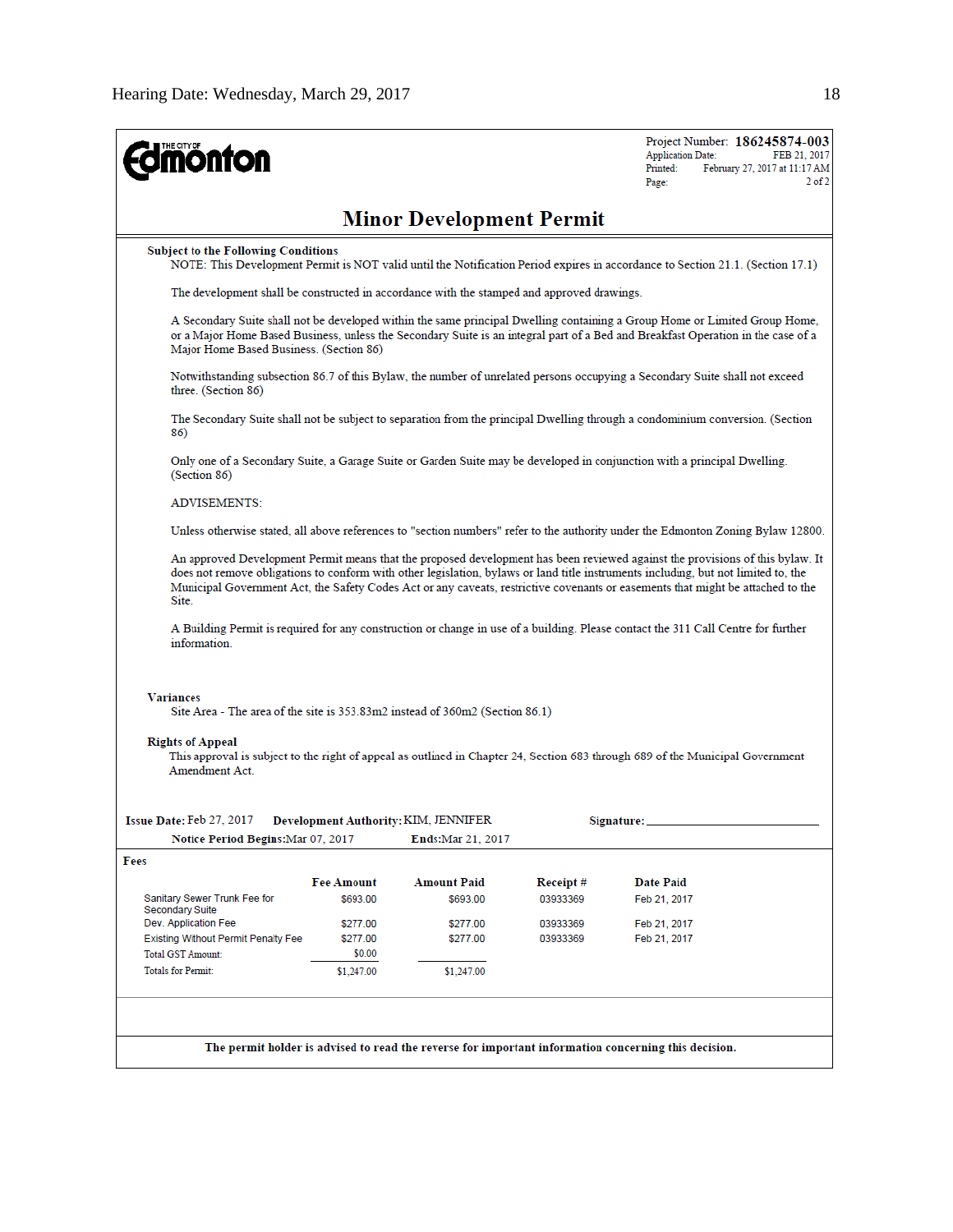

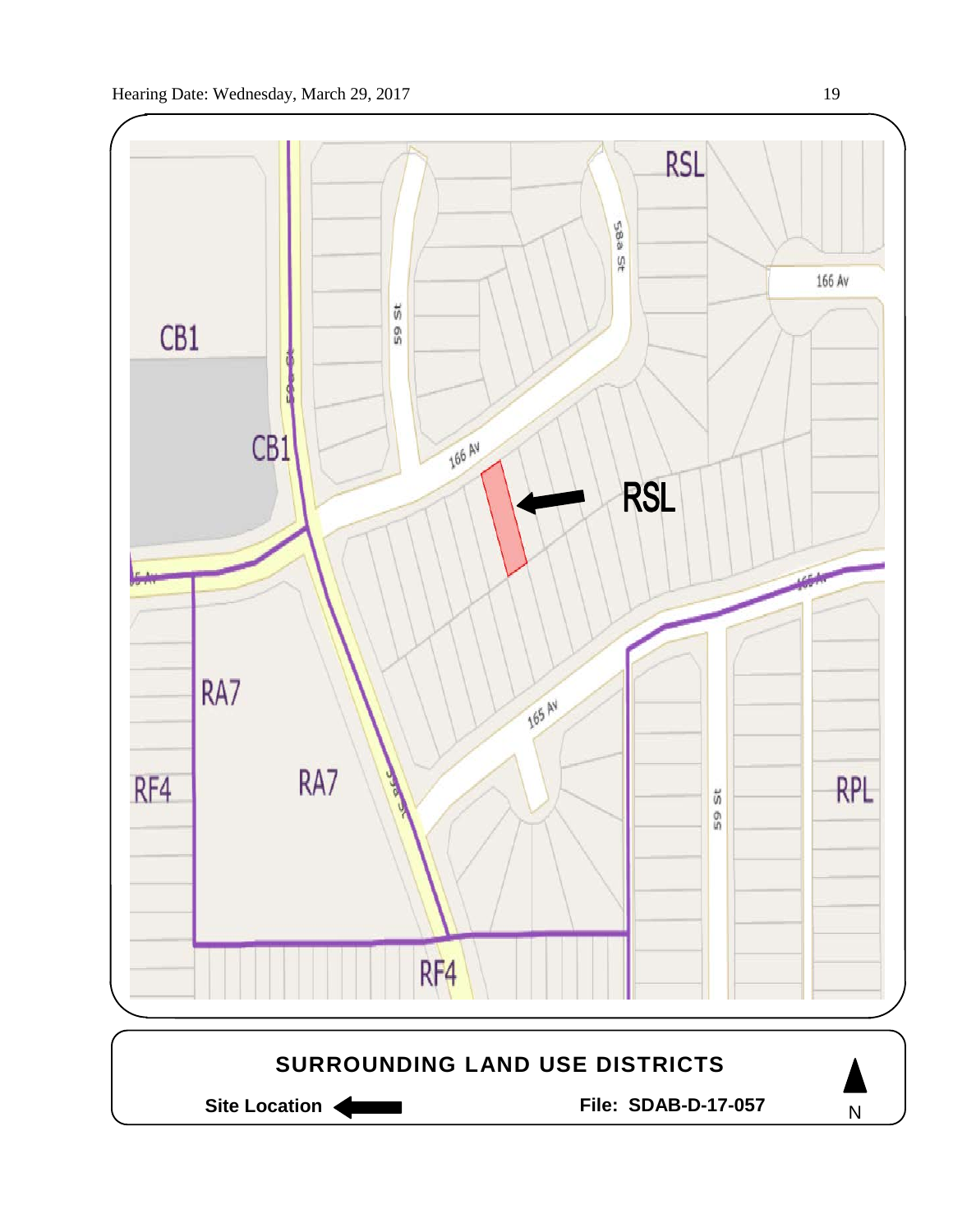Hearing Date: Wednesday, March 29, 2017 20 ITEM III: 1:30 P.M. FILE: SDAB-D-17-058

## AN APPEAL FROM THE DECISION OF THE DEVELOPMENT OFFICER BY AN ADJACENT PROPERTY OWNER

### APPELLANT:

APPLICATION NO.: 233896228-001

APPLICATION TO: Construct a Semi-detached House with a front veranda, rear uncovered decks (irregular shape, 5.18 metres by 2.74 metres by 2) and to demolish the existing Single Detached House and Accessory Building (rear detached Garage)

| <b>DECISION OF THE</b> |                          |
|------------------------|--------------------------|
| DEVELOPMENT AUTHORITY: | Approved with conditions |

DECISION DATE: February 10, 2017

NOTIFICATION PERIOD: February 16, 2017 through March 2, 2017

DATE OF APPEAL: March 2, 2017

RESPONDENT:

MUNICIPAL DESCRIPTION OF SUBJECT PROPERTY: 9828 - 73 Avenue NW

LEGAL DESCRIPTION: Plan 426HW Blk 6C Lot D

ZONE: (RF3) Small Scale Infill Development Zone

OVERLAY: Mature Neighbourhood Overlay

STATUTORY PLAN: Ritchie Neighbourhood Improvement Plan / Area Redevelopment Plan

## *Grounds for Appeal*

The Appellant provided the following reasons for appealing the decision of the Development Authority:

> Site width for semi- detached property- as listed on the notice- this size of housing simply takes up too much room on the property. Losing the feel and space we chose to live in in this mature neighbourhood, trees, space etc. Sad to be looking across the street at a wall of squished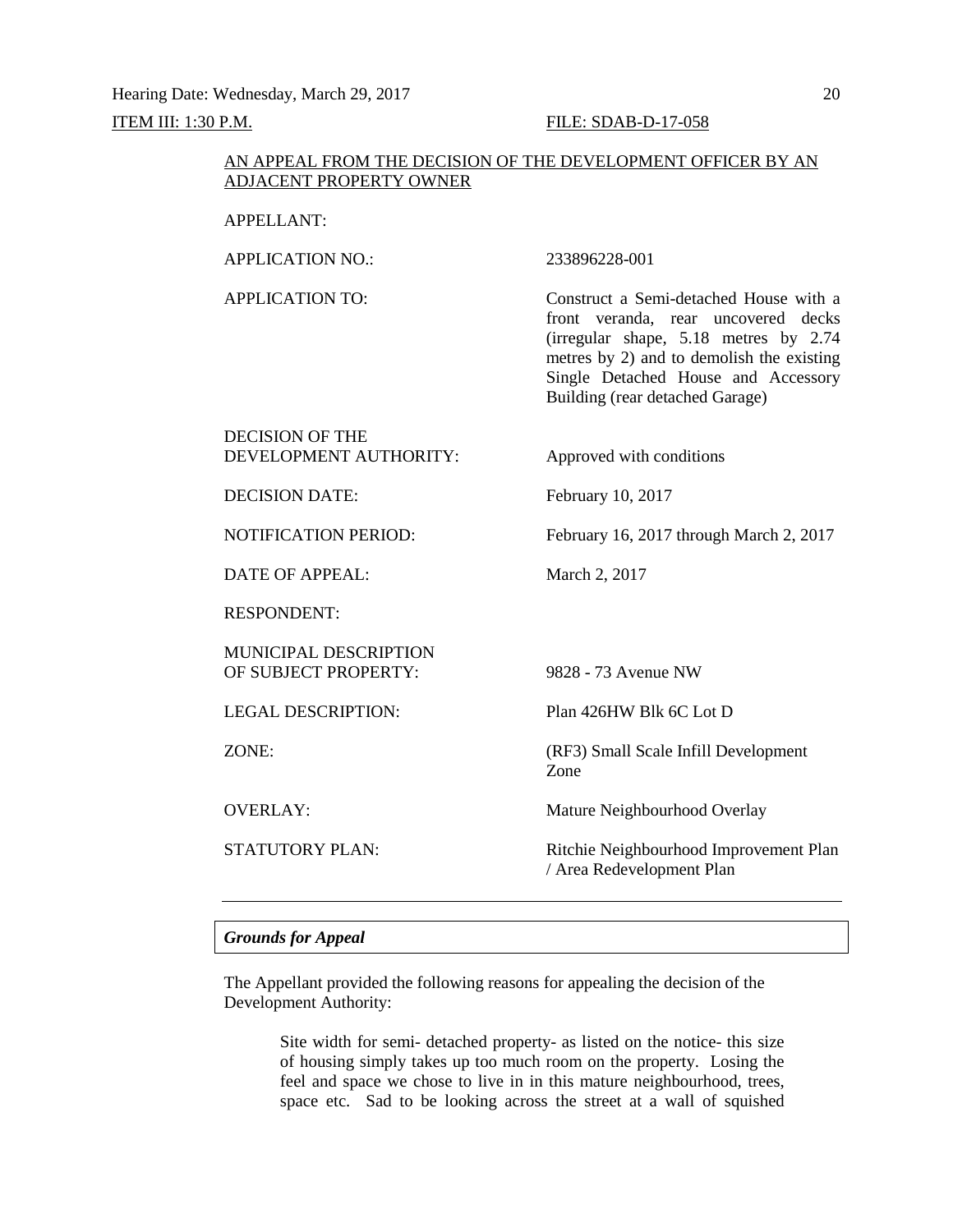housing with yet another duplex on the block. I believe these rules regarding infills need to be adhered to for the neighbourhood to retain its appeal, natural beauty and integrity. Parking is real issue on this block due to the semi-detached housing. I know that they say they have provided parking in the back but this is not always used and the street parking is absolutely jammed each evening. Increased strain on pipes etc... Other surrounding neighbours are unhappy about this property as well but are unsure their input would make much difference. We simply hope that the city will assist us in adhering to the rules it has set out for these neighbourhoods.

# *General Matters*

#### **Appeal Information:**

The *Municipal Government Act*, RSA 2000, c M-26 states the following:

# **Grounds for Appeal**

**685(1)** If a development authority

- (a) fails or refuses to issue a development permit to a person,
- (b) issues a development permit subject to conditions, or
- (c) issues an order under section 645,

the person applying for the permit or affected by the order under section 645 may appeal to the subdivision and development appeal board.

**(2)** In addition to an applicant under subsection (1), any person affected by an order, decision or development permit made or issued by a development authority may appeal to the subdivision and development appeal board.

#### **Appeals**

- **686(1)** A development appeal to a subdivision and development appeal board is commenced by filing a notice of the appeal, containing reasons, with the board within 14 days,
	- (a) in the case of an appeal made by a person referred to in section 685(1), after
		- (i) the date on which the person is notified of the order or decision or the issuance of the development permit, or
		- …
	- (b) in the case of an appeal made by a person referred to in section 685(2), after the date on which the notice of the issuance of the permit was given in accordance with the land use bylaw.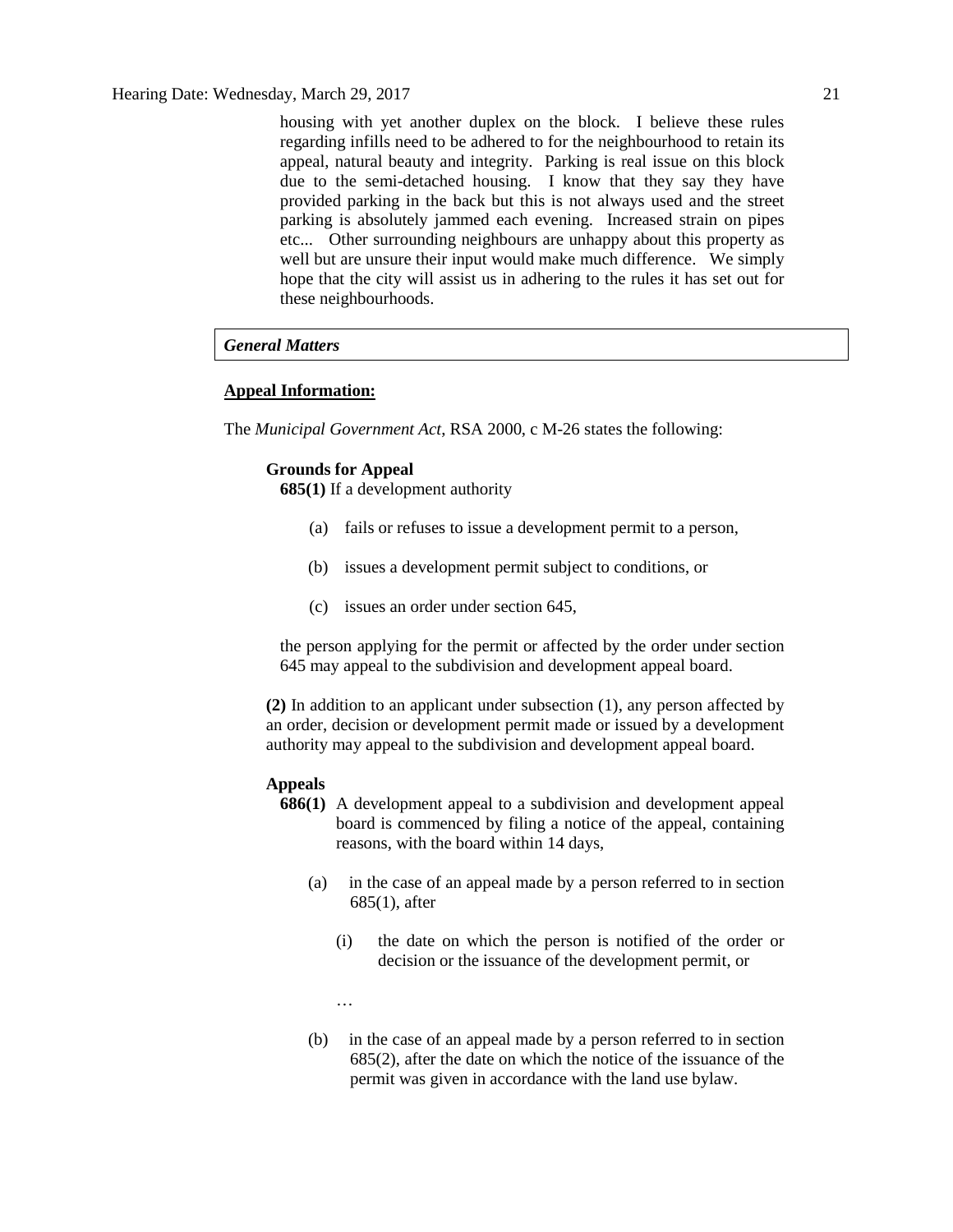# **Hearing and Decision**

**687(3)** In determining an appeal, the subdivision and development appeal board

- …
- (a.1) must comply with the land use policies and statutory plans and, subject to clause (d), the land use bylaw in effect;
	- …
	- (c) may confirm, revoke or vary the order, decision or development permit or any condition attached to any of them or make or substitute an order, decision or permit of its own;
	- (d) may make an order or decision or issue or confirm the issue of a development permit even though the proposed development does not comply with the land use bylaw if, in its opinion,
		- (i) the proposed development would not
			- (A) unduly interfere with the amenities of the neighbourhood, or
			- (B) materially interfere with or affect the use, enjoyment or value of neighbouring parcels of land,
		- and
		- (ii) the proposed development conforms with the use prescribed for that land or building in the land use bylaw.

#### **General Provisions from the** *Edmonton Zoning Bylaw:*

Under section 140.2(8), **Semi-detached Housing** is a **Permitted Use** in the (RF3) Small Scale Infill Development Zone.

Under section 7.2(8), **Semi-detached Housing** means:

development consisting of a building containing only two Dwellings joined in whole or in part at the side or rear with no Dwelling being placed over another in whole or in part. Each Dwelling has separate, individual, and direct access to Grade. This type of development is designed and constructed as two Dwellings at the time of initial construction of the building. This Use does not include Secondary Suites or Duplexes.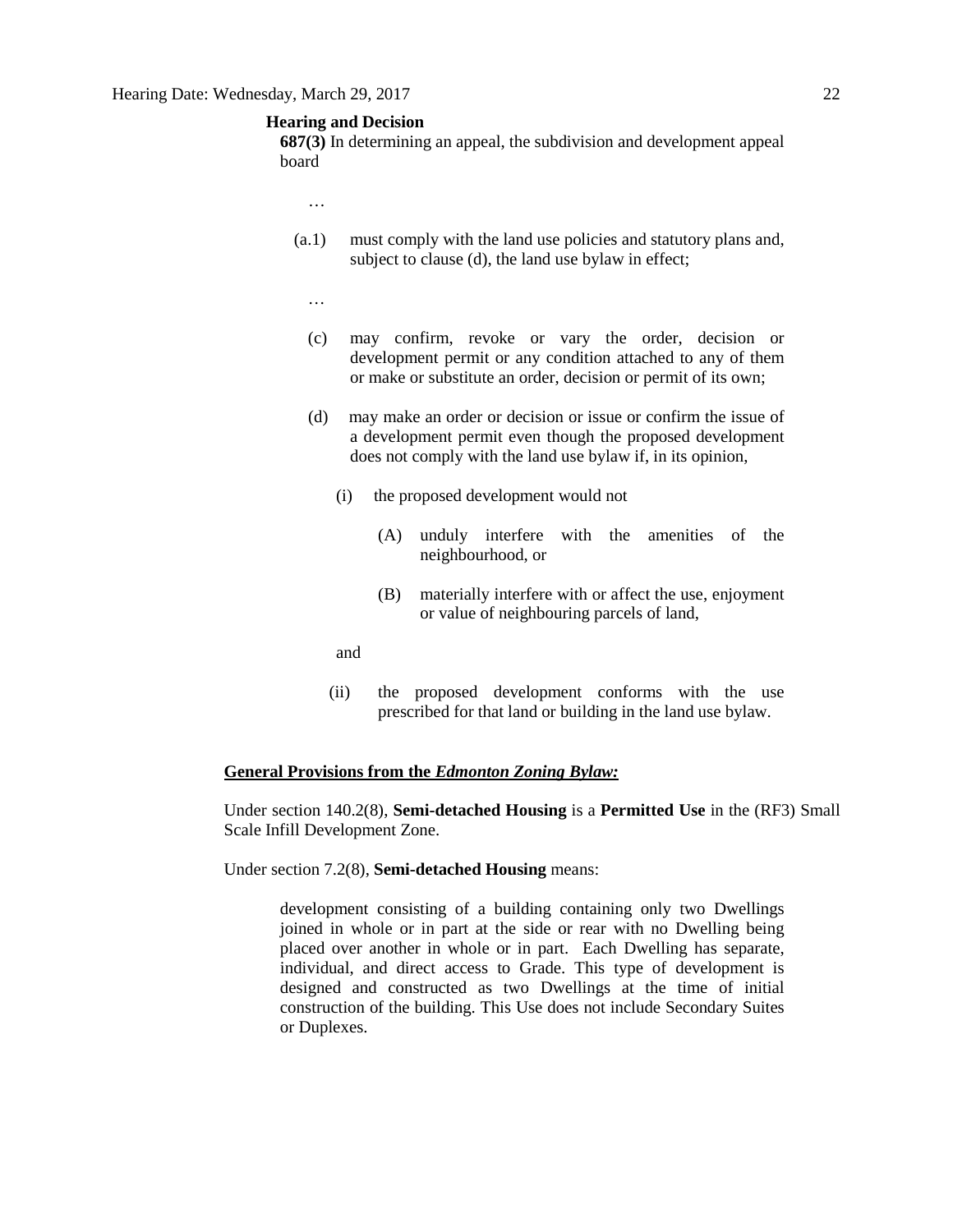Section 140.1 states that the **General Purpose** of the **(RF3) Small Scale Infill Development Zone** is:

…to provide for Single Detached Housing and Semi-detached Housing while allowing small-scale conversion and infill redevelopment to buildings containing up to four Dwellings, and including Secondary Suites under certain conditions.

Section 814.1 states that the **General Purpose** of the **Mature Neighbourhood Overlay** is:

…to ensure that new low density development in Edmonton's mature residential neighbourhoods is sensitive in scale to existing development, maintains the traditional character and pedestrian-friendly design of the streetscape, ensures privacy and sunlight penetration on adjacent properties and provides opportunity for discussion between applicants and neighbouring affected parties when a development proposes to vary the Overlay regulations.

# *(RF3) Small Scale Infill Development Zone Development Regulations*

Section 140.4(3)(b) states:

Site regulations for Semi-detached Housing:

b. on a non-Corner Lot, the minimum Site Width shall be 13.4 m, except that if the Dwellings are arranged along the depth of the Site rather than the width, the minimum Site Width may be reduced to 10.0 m.

Under section 6.1(103), **Site Width** means "the horizontal distance between the side boundaries of the Site measured at a distance from the Front Lot Line equal to the required Front Setback for the Zone.

# **Development Officer's Determination:**

**1. Site Width - The width of the site is 12.9 m instead of 13.4 m (Section 140.4.3.b)** [unedited]. \_\_\_\_\_\_\_\_\_\_\_\_\_\_\_\_\_\_\_\_\_\_\_\_\_\_\_\_\_\_\_\_\_\_\_\_\_\_\_\_\_\_\_\_\_\_\_\_\_\_\_\_\_\_\_\_\_\_\_\_\_\_\_\_\_\_\_\_\_\_\_\_

# Notice to Applicant/Appellant

Provincial legislation requires that the Subdivision and Development Appeal Board issue its official decision in writing within fifteen days of the conclusion of the hearing. Bylaw No. 11136 requires that a verbal announcement of the Board's decision shall be made at the conclusion of the hearing of an appeal, but the verbal decision is not final nor binding on the Board until the decision has been given in writing in accordance with the *Municipal Government Act.*

\_\_\_\_\_\_\_\_\_\_\_\_\_\_\_\_\_\_\_\_\_\_\_\_\_\_\_\_\_\_\_\_\_\_\_\_\_\_\_\_\_\_\_\_\_\_\_\_\_\_\_\_\_\_\_\_\_\_\_\_\_\_\_\_\_\_\_\_\_\_\_\_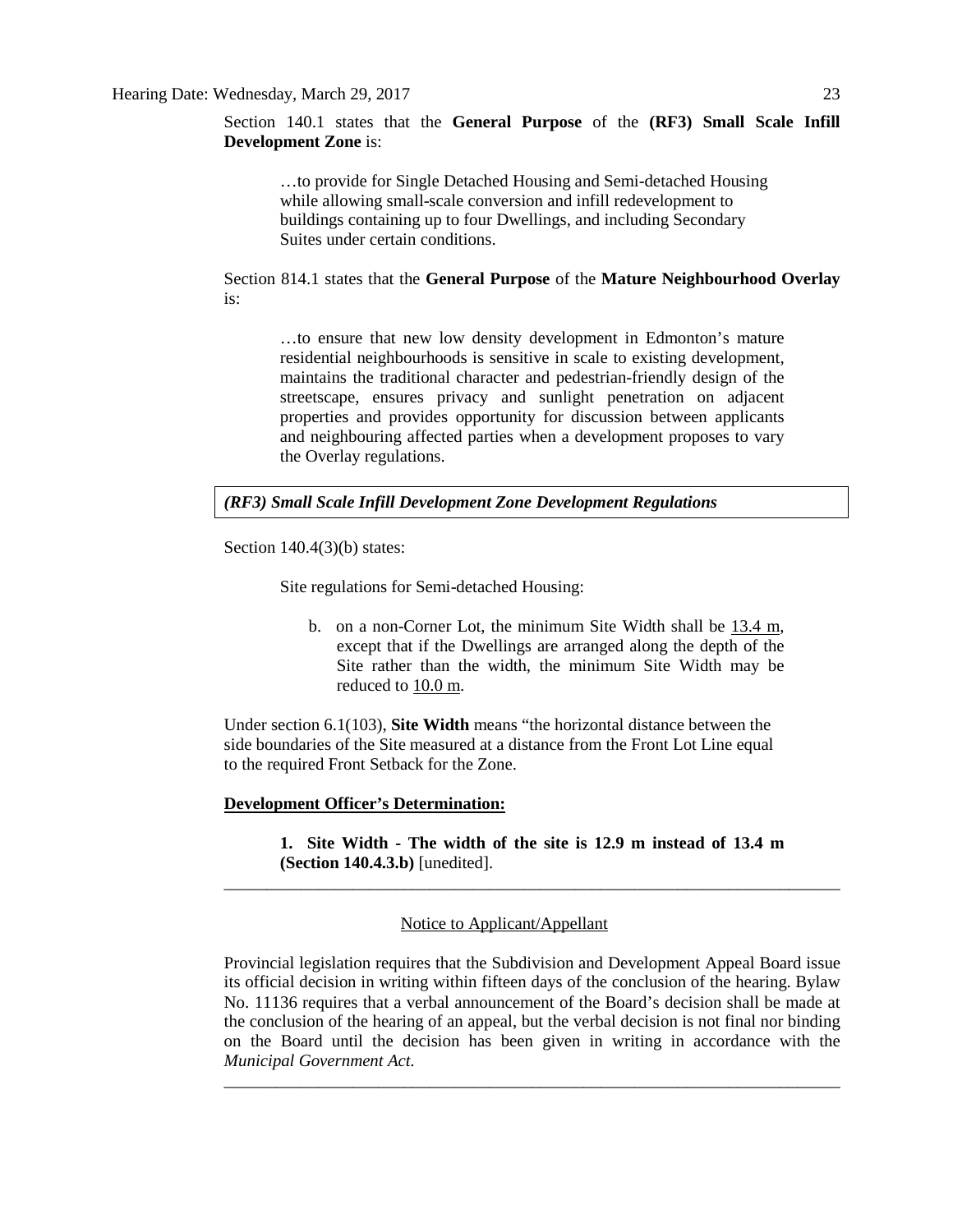**Edinonton** 

Project Number: 233896228-001 Application Date: OCT 28, 2016  $Pinted:$ February 10, 2017 at 12:45 PM Page:  $1 of 3$ 

# **Minor Development Permit**

This document is a record of a Development Permit application, and a record of the decision for the undertaking described below, subject to the limitations and conditions of this permit, of the Edmonton Zoning Bylaw 12800 as amended.

| Applicant | Property Address(es) and Legal Description(s)<br>9828 - 73 AVENUE NW<br>Plan 426HW Blk 6C Lot D |  |  |
|-----------|-------------------------------------------------------------------------------------------------|--|--|
|           | <b>Specific Address(es)</b>                                                                     |  |  |
|           | Entryway: 9828 - 73 AVENUE NW                                                                   |  |  |
|           | Entryway: 9830 - 73 AVENUE NW                                                                   |  |  |
|           | Building: 9828 - 73 AVENUE NW                                                                   |  |  |
|           |                                                                                                 |  |  |

#### **Scope of Permit**

To construct a Semi-Detached House with a front veranda, rear uncovered decks (irregular shape, 5.18m X 2.74m X2) and to demolish the existing Single Detached House and Accessory Building (rear detached Garage).

#### **Permit Details**

| # of Dwelling Units Add/Remove: 2               | Class of Permit: Class B                                    |
|-------------------------------------------------|-------------------------------------------------------------|
| Client File Reference Number:                   | Lot Grading Needed?:                                        |
| Minor Dev. Application Fee: Semi-Detached House | New Sewer Service Required: Y                               |
| Secondary Suite Included ?: N                   | Stat. Plan Overlay/Annex Area: Mature Neighbourhood Overlay |

I/We certify that the above noted details are correct.

Applicant signature:

**Development Permit Decision** 

Approved

The permit holder is advised to read the reverse for important information concerning this decision.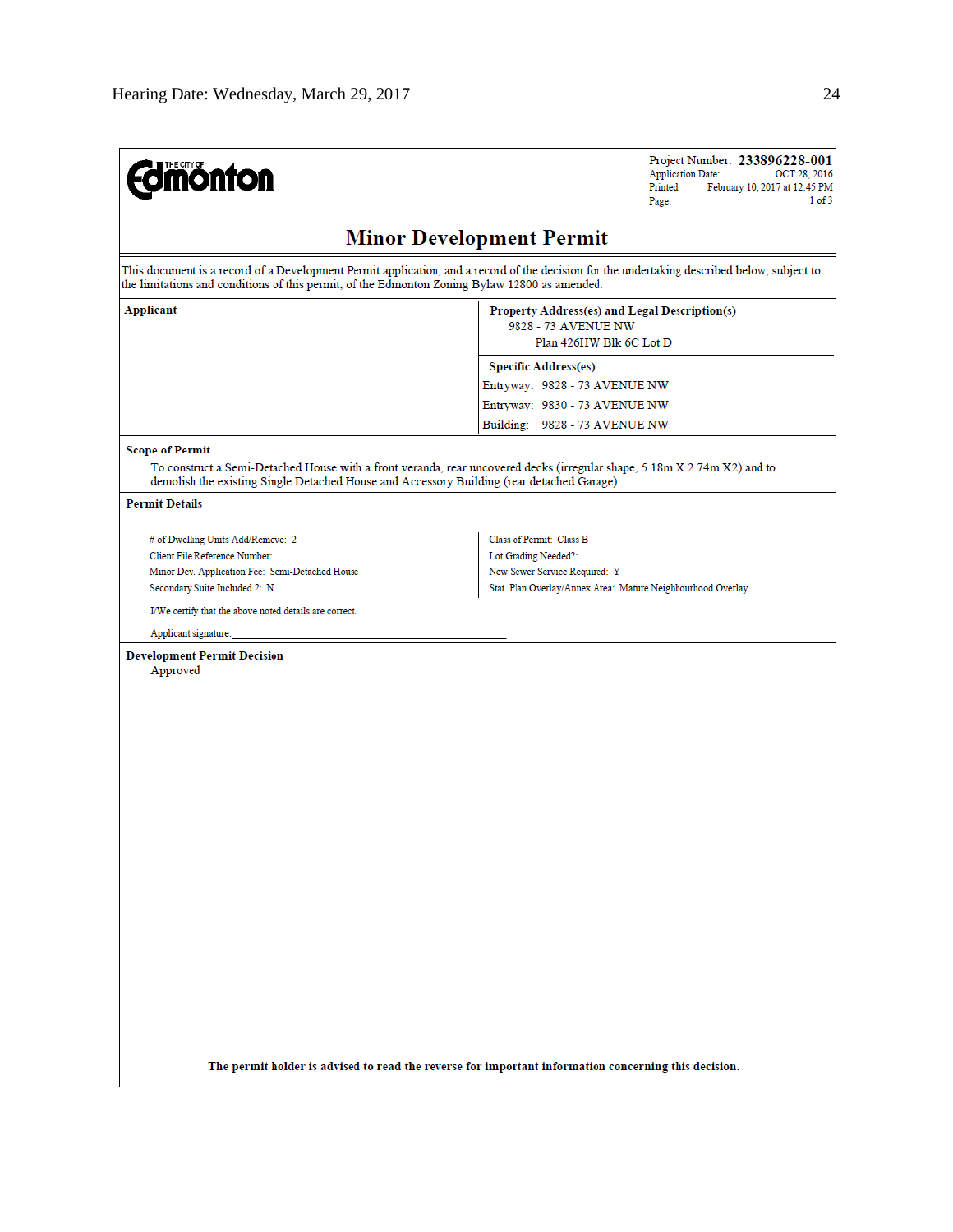| <b>nonton</b>                                                                                                                                                                                                                                                                                                                                                                                                             | Project Number: 233896228-001<br><b>Application Date:</b><br>OCT 28, 2016<br>Printed:<br>February 10, 2017 at 12:45 PM<br>2 <sub>of</sub> 3<br>Page: |
|---------------------------------------------------------------------------------------------------------------------------------------------------------------------------------------------------------------------------------------------------------------------------------------------------------------------------------------------------------------------------------------------------------------------------|------------------------------------------------------------------------------------------------------------------------------------------------------|
| <b>Minor Development Permit</b>                                                                                                                                                                                                                                                                                                                                                                                           |                                                                                                                                                      |
| <b>Subject to the Following Conditions</b><br>1. This Development Permit authorizes the development of a Semi-Detached House with a front veranda, rear uncovered decks<br>(irregular shape, 5.18m X 2.74m X2) and to demolish the existing Single Detached House and Accessory Building (rear detached<br>Garage). The development shall be constructed in accordance with the stamped and approved drawings.            |                                                                                                                                                      |
| 2. This Development Permit is NOT valid until the Notification Period expires in accordance to Section 21.1. (Reference Section<br>$17.1$ ).                                                                                                                                                                                                                                                                              |                                                                                                                                                      |
| 3. PRIOR TO THE RELEASE OF DRAWINGS FOR BUILDING PERMIT REVIEW, the applicant or property owner shall pay<br>a Notification Fee of \$41.00.                                                                                                                                                                                                                                                                               |                                                                                                                                                      |
| 4. WITHIN 14 DAYS OF THE END OF THE NOTIFICATION PERIOD with NO APPEAL and prior to any demolition or<br>construction activity, the applicant must post on-site a development permit notification sign (Section 20.2).                                                                                                                                                                                                    |                                                                                                                                                      |
| 5. Immediately upon demolition of the buildings, the site shall be cleared of all debris.                                                                                                                                                                                                                                                                                                                                 |                                                                                                                                                      |
| 6. The Height of the Semi-Detached House shall not exceed 8.6 metres in accordance with Section 52 of the Edmonton Zoning<br>Bylaw 12800 (Reference Section 814.3.13).                                                                                                                                                                                                                                                    |                                                                                                                                                      |
| 7. The Basement elevation shall be no more than 1.2 m above Grade. The Basement elevation shall be measured as the distance<br>between Grade level and the floor of the first Storey (Reference Section 814.3.16).                                                                                                                                                                                                        |                                                                                                                                                      |
| 8. There shall be no vehicular access from the front or flanking public roadway (Reference Section 814.3.10).                                                                                                                                                                                                                                                                                                             |                                                                                                                                                      |
| 9. A minimum of 4 off-street parking spaces [4 parking spaces are located inside the rear mutual detached garage] shall be used<br>for the purpose of accommodating the vehicles of residents in connection with the Semi-Detached House (Reference Section<br>54.1.1.c, 54.2.1.a).                                                                                                                                       |                                                                                                                                                      |
| 10. Private Outdoor Amenity Area shall be provided on Site in accordance with Section 47 of this Bylaw (Reference Section<br>$140.4.15$ ).                                                                                                                                                                                                                                                                                |                                                                                                                                                      |
| 11. Landscaping shall be provided on a Site within 18 months of the occupancy of the Single Detached House. Trees and shrubs<br>shall be maintained on a Site for a minimum of 42 months after the occupancy of the Single Detached House (Reference Section<br>55.2.1).                                                                                                                                                  |                                                                                                                                                      |
| 12. 1 deciduous tree with a minimum Caliper of 50 mm, 1 coniferous tree with a minimum Height of 2.5 m and 4 shrubs shall be<br>provided for each Dwelling on the Site. Deciduous shrubs shall have a minimum Height of 300 mm and coniferous shrubs shall<br>have a minimum spread of 450 mm (Reference Section 55.2.1).                                                                                                 |                                                                                                                                                      |
| 13. All Yards visible from a public roadway, other than a Lane, shall be seeded or sodded. Seeding or sodding may be<br>substituted with alternate forms of ground cover, including hard decorative pavers, washed rock, shale or similar treatments,<br>perennials, or artificial turf, provided that all areas of exposed earth are designed as either flower beds or cultivated gardens<br>(Reference Section 55.2.1). |                                                                                                                                                      |
| 14. There shall be a maximum of 2 Dwellings on this site (Reference Section 140.4.20.b).                                                                                                                                                                                                                                                                                                                                  |                                                                                                                                                      |
| NOTES:                                                                                                                                                                                                                                                                                                                                                                                                                    |                                                                                                                                                      |
| A. Any future deck development greater than 0.6m (2ft) in height will require development and building permit approvals.                                                                                                                                                                                                                                                                                                  |                                                                                                                                                      |
| B. Any future deck enclosure or cover requires a separate development and building permit approval.                                                                                                                                                                                                                                                                                                                       |                                                                                                                                                      |
| C. Any future basement development will require development and building permit approvals.                                                                                                                                                                                                                                                                                                                                |                                                                                                                                                      |
| D. The applicant is advised that there may be complications in obtaining a Development Permit for a future covered or uncovered<br>death the company of concerns the Michael Macrossopher                                                                                                                                                                                                                                 |                                                                                                                                                      |
| The permit holder is advised to read the reverse for important information concerning this decision.                                                                                                                                                                                                                                                                                                                      |                                                                                                                                                      |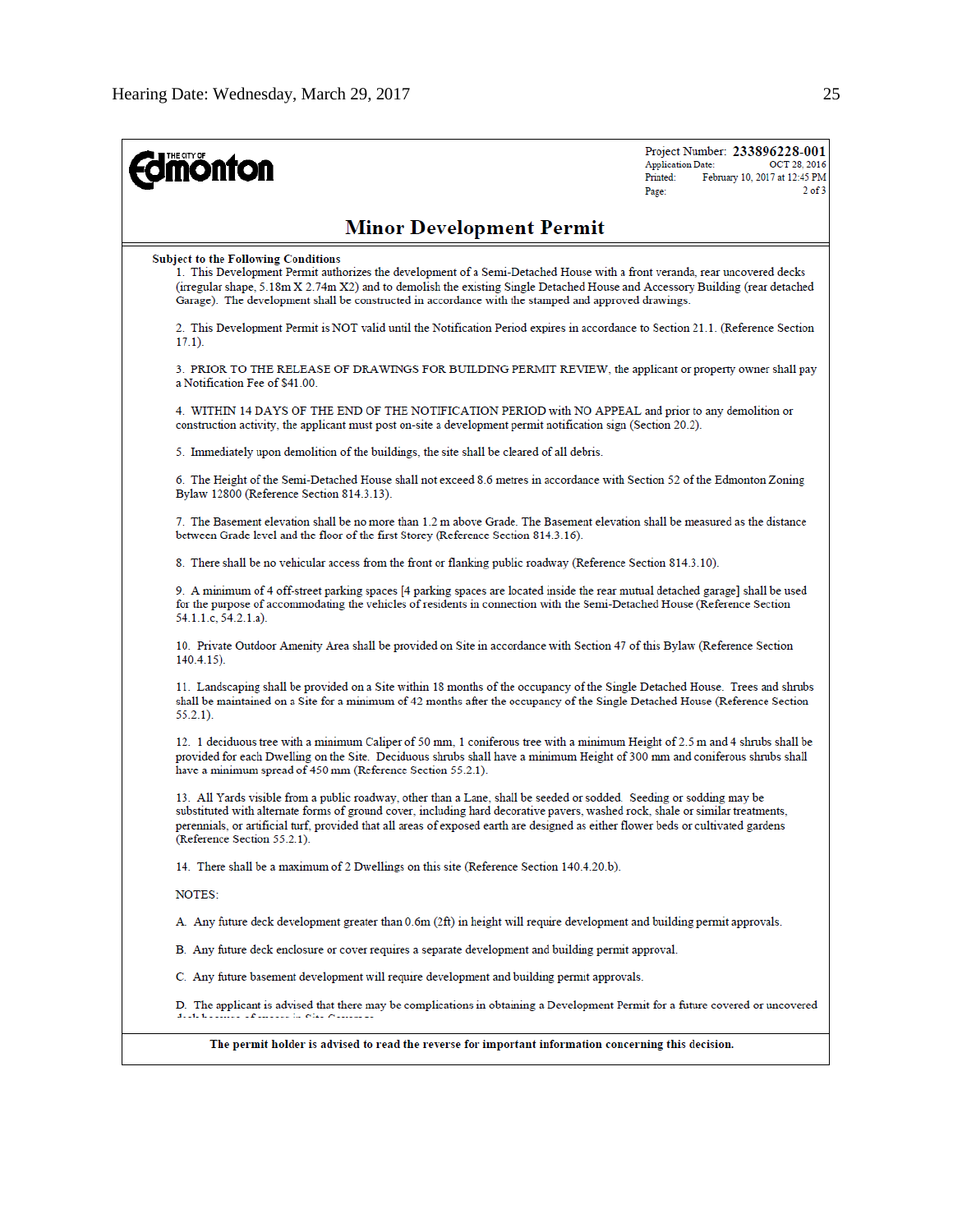| <b>monton</b>                                                                                             |                                     |                    |           | Project Number: 233896228-001<br><b>Application Date:</b><br>OCT 28, 2016<br>Printed:<br>February 10, 2017 at 12:45 PM<br>$3$ of $3$<br>Page:                                                                                                                                                                                                                                             |  |  |
|-----------------------------------------------------------------------------------------------------------|-------------------------------------|--------------------|-----------|-------------------------------------------------------------------------------------------------------------------------------------------------------------------------------------------------------------------------------------------------------------------------------------------------------------------------------------------------------------------------------------------|--|--|
|                                                                                                           | <b>Minor Development Permit</b>     |                    |           |                                                                                                                                                                                                                                                                                                                                                                                           |  |  |
| deck because of excess in Site Coverage.                                                                  |                                     |                    |           |                                                                                                                                                                                                                                                                                                                                                                                           |  |  |
| 12800.                                                                                                    |                                     |                    |           | E. Unless otherwise stated, all above references to "section numbers" refer to the authority under the Edmonton Zoning Bylaw                                                                                                                                                                                                                                                              |  |  |
| or easements that might be attached to the Site.                                                          |                                     |                    |           | F. An approved Development Permit means that the proposed development has been reviewed only against the provisions of the<br>Edmonton Zoning Bylaw. It does not remove obligations to conform with other legislation, bylaws or land title instruments such<br>as the Municipal Government Act, the ERCB Directive 079, the Edmonton Safety Codes Permit Bylaw or any caveats, covenants |  |  |
| 780-496-5576 or lot grading@edmonton.ca for lot grading inspection inquiries.                             |                                     |                    |           | G. Lot grades must comply with the Edmonton Drainage Bylaw 16200. Contact Drainage Planning and Engineering at                                                                                                                                                                                                                                                                            |  |  |
| <b>Variances</b><br>1. Site Width - The width of the site is 12.9 m instead of 13.4 m (Section 140.4.3.b) |                                     |                    |           |                                                                                                                                                                                                                                                                                                                                                                                           |  |  |
| <b>Rights of Appeal</b><br>Amendment Act.                                                                 |                                     |                    |           | This approval is subject to the right of appeal as outlined in Chapter 24, Section 683 through 689 of the Municipal Government                                                                                                                                                                                                                                                            |  |  |
| Issue Date: Feb 10, 2017                                                                                  | Development Authority: LIANG, BENNY |                    |           | Signature: _                                                                                                                                                                                                                                                                                                                                                                              |  |  |
| Notice Period Begins: Feb 16, 2017                                                                        |                                     | Ends: Mar 02, 2017 |           |                                                                                                                                                                                                                                                                                                                                                                                           |  |  |
| Fees                                                                                                      |                                     |                    |           |                                                                                                                                                                                                                                                                                                                                                                                           |  |  |
|                                                                                                           | <b>Fee Amount</b>                   | <b>Amount Paid</b> | Receipt # | <b>Date Paid</b>                                                                                                                                                                                                                                                                                                                                                                          |  |  |
| Sanitary Sewer Trunk Fund                                                                                 | \$1,566.00                          | \$1,566.00         | 03710902  | Oct 28, 2016                                                                                                                                                                                                                                                                                                                                                                              |  |  |
| Dev. Application Fee                                                                                      | \$456.00                            | \$456.00           | 03710902  | Oct 28, 2016                                                                                                                                                                                                                                                                                                                                                                              |  |  |
| <b>DP Notification Fee</b>                                                                                | \$41.00                             |                    |           |                                                                                                                                                                                                                                                                                                                                                                                           |  |  |
| <b>Total GST Amount:</b>                                                                                  | \$0.00                              |                    |           |                                                                                                                                                                                                                                                                                                                                                                                           |  |  |
| <b>Totals for Permit:</b>                                                                                 | \$2,063.00                          | \$2,022.00         |           |                                                                                                                                                                                                                                                                                                                                                                                           |  |  |
| $( $41.00$ outstanding)                                                                                   |                                     |                    |           |                                                                                                                                                                                                                                                                                                                                                                                           |  |  |
| The permit holder is advised to read the reverse for important information concerning this decision.      |                                     |                    |           |                                                                                                                                                                                                                                                                                                                                                                                           |  |  |
|                                                                                                           |                                     |                    |           |                                                                                                                                                                                                                                                                                                                                                                                           |  |  |